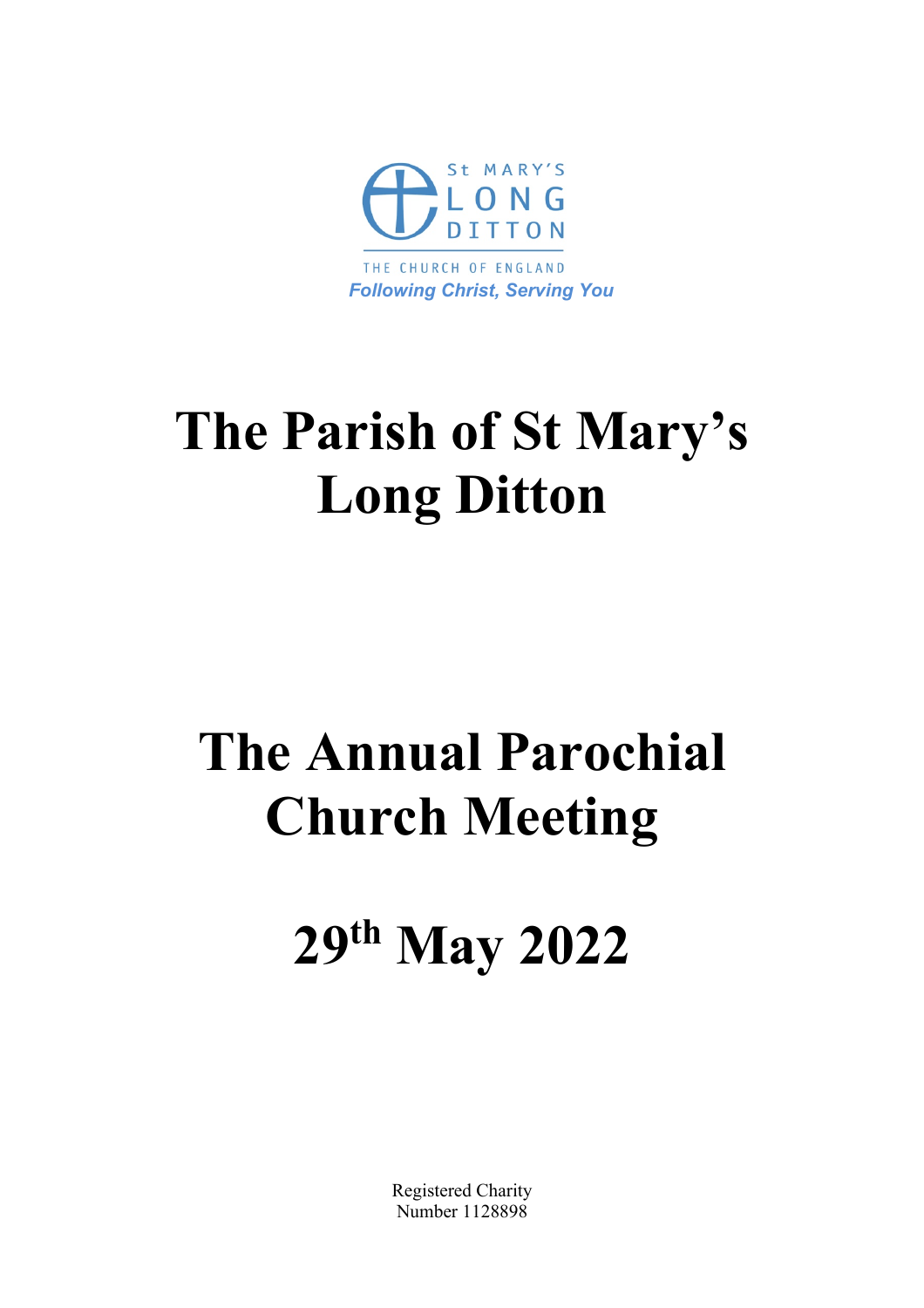## **Annual Parochial Church Meeting Sunday 29th May 2022 AGENDA**

- 1. Opening Prayers
- 2. Apologies for absence
- 3. Minutes of last year's Annual Meeting held on 25 April 2022
- 4. Matters arising from the Minutes
- 5. Report on changes in Electoral Roll since last year's Annual Meeting and a report on the numbers entered on that Roll
- 6. Annual Report on the proceedings of the Parochial Church Council and the activities of the Parish generally
- 7. The presentation to the Parochial Church Council of the Financial Statements for the year ended 31st December 2021, which have been independently examined
- 8. Report on Stewardship
- 9. Report on the Fabric, Goods and Ornaments of the Church
- 10. Report on the proceedings of the Deanery Synod
- 11. Report on the proceedings of Churches Together in the Dittons
- 12. Report on Safeguarding
- 13. Report regarding Music
- 14. Report regarding Children's Activities
- 15. Report regarding Community Engagement
- 16. Report regarding Eco Church
- 17. Report regarding Long Ditton St Mary's Junior School
- 18. Appointment of Tellers
- 19. Election of Parochial Church Council Members
- 20. Appointment of an independent examiner
- 21. Rector's Remarks
- 22. Any Other Business
- 23. Closing Prayers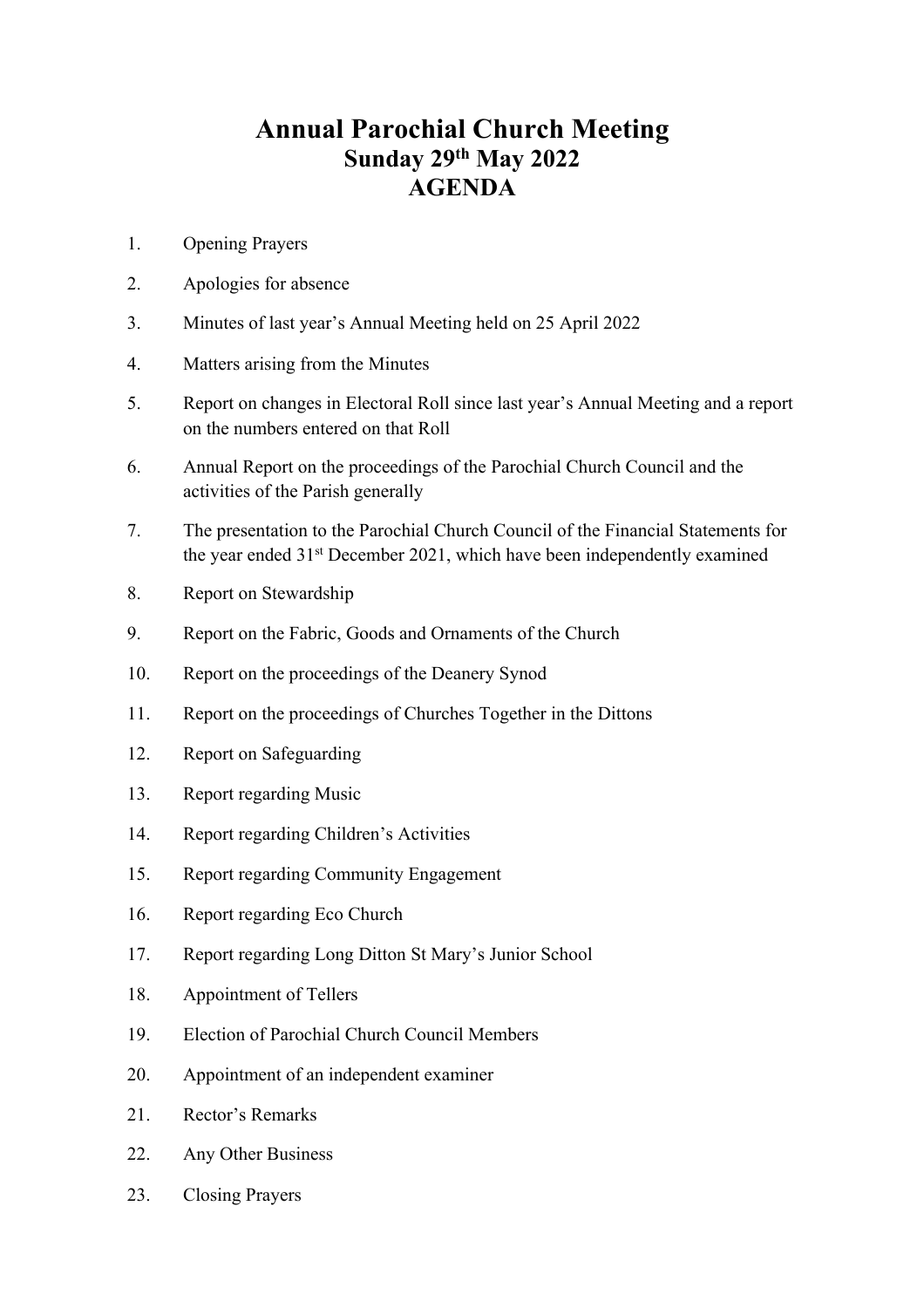## **ST MARY'S CHURCH, LONG DITTON Annual Parochial Church Meeting 25th April 2021**

## **MINUTES**

33 adults present

#### **1. Opening Prayers**

The Chairman opened the meeting with prayers.

#### **2. Apologies for Absence**

Apologies for absence were received from Tessa Vallings.

#### **3. Minutes of the last meeting**

The minutes of the meeting held on 18 October 2020 were accepted as a true record of the meeting and unanimously approved by those present.

#### **4. Matters Arising**

There were no matters arising from the minutes.

#### **5. Electoral Roll**

The Electoral Roll report presented by Janet Critchley, the Electoral Roll Officer, was accepted. Janet explained that the Roll was reviewed and revised in September 2020. As at 31 March 2021, the numbers on the roll remained at 103, the same as in the previous year: one new applicant had been welcomed and one previous member no longer qualified for inclusion.

#### **6. Annual Report of the PCC**

The report on the proceedings of the PCC over the past year, presented by the Hon PCC Secretary, Penny Fussell, was noted. In particular, it was noted that Professor Alison Baverstock would join the parish in July 2021 as Curate during her four year part-time non-stipendiary curacy training.

#### **7. Financial Statement**

The Hon Treasurer, Kim Taylor, presented the financial statement for the church for the year ending 31 December 2020.

The Hon Treasurer reported that in 2020 total receipts for the year in the General Fund were £95,000 (2019: £132,000). This fall was caused by the reduction and interruption in all forms of giving and fundraising cause by the COVID-19 pandemic. Planned giving had fallen to  $£69,000$  (2019:  $£82,000$ ); collections had fallen to  $£2,685$  (2019: £9,308); income from the church hall had fallen to £5734 (2019: £15,011); and there had been no church fund raising activities.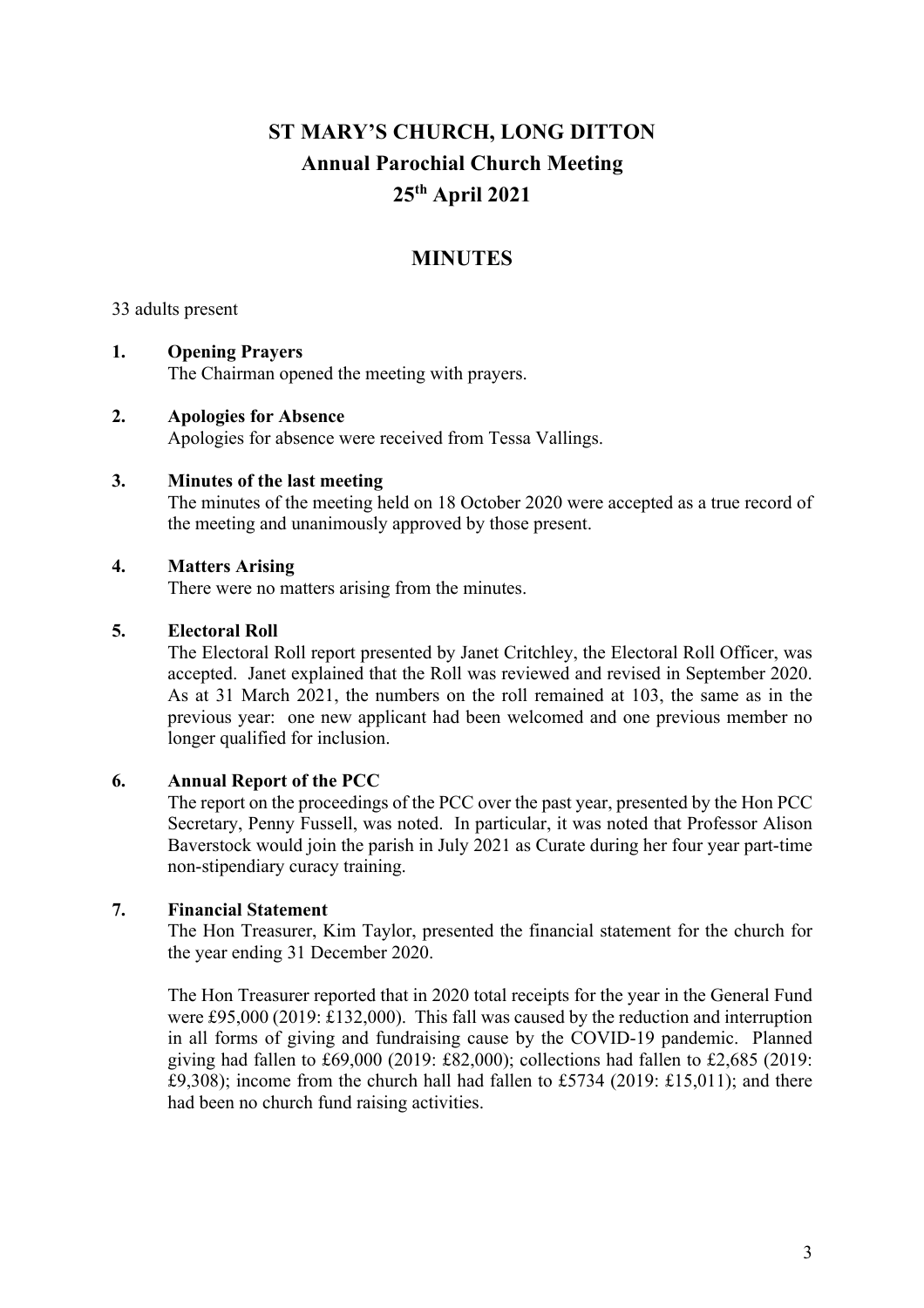In contrast, the PCC received an extremely generous legacy from the estate of Miss Jean Arscott totalling £58,000. In accordance with the benefactor's wishes, the legacy was for the benefit of the Fabric Maintenance Fund within Restricted Funds.

Expenditure in the General Fund had been £91,000 for the year (2019: £129,000). In response to the onset of the pandemic, the PCC had sought to economise wherever possible, and indeed managed to reduce expenditure outside the Parish Share from £55,000 in 2019 to £45,000 in 2020. However, a significant reduction in Parish Share contributions could not be avoided: this was £45,000 in 2020, down from £74,000 in 2019. Including the shortfall in payments in 2019 of £8,299, the accumulated shortfall in Parish Share contributions was £37,879.

The outcome of the economies made, and limited Parish Share paid was that the PCC was able to achieve a small surplus for the year on the General Fund of £3,592. The continuing impact of the pandemic on income had led the PCC to agree to limit the Parish Share contribution to £3,000 a month whilst the pandemic and its effects persisted.

The Financial Statements as published in the Annual Report 2020 were accepted.

The Rector thanked the Hon Treasurer, Katharine Lankey and Brian Rogers for their hard work behind the scenes in managing the church's financial affairs.

#### **8. Stewardship**

The Stewardship Report presented by Katharine Lankey, Hon Stewardship Treasurer, was noted.

Income from Stewardship was considerably down in 2020 (£68,322 compared to £88,982). Prompted by a question from David May about the number of donors, Katharine explained that whilst the number of donors remained the same the donors were not the same people - some of the more generous givers had moved away or died; some who had previously given in the collection plate had switched to giving through the Stewardship scheme.

The reduction in church services, including weddings and funerals, during the pandemic also had meant a loss of occasional gift aid contributions.

Katharine expressed her thanks to all those who had continued to financially support St Mary's during this difficult time. She also thanked Lucky Thobela for taking over the process of claiming the Gift Aid from HMRC.

The Rector thanked Katharine and Lucky for their work over the past year.

#### **9. Fabric, Goods and Ornaments of the Church**

The report by the Churchwardens was accepted. In response to a question from David May pertaining to the five-year maintenance plan, Peter Topp advised architect was due to undertake the quinquennial review in two years' time. He advised that all the urgent issues identified in the last review had been attended to.

#### **10. Deanery Synod**

The report presented by Cat Smith, one of the appointed Deanery Synod representatives, on the proceedings of the Emly Deanery Synod was noted.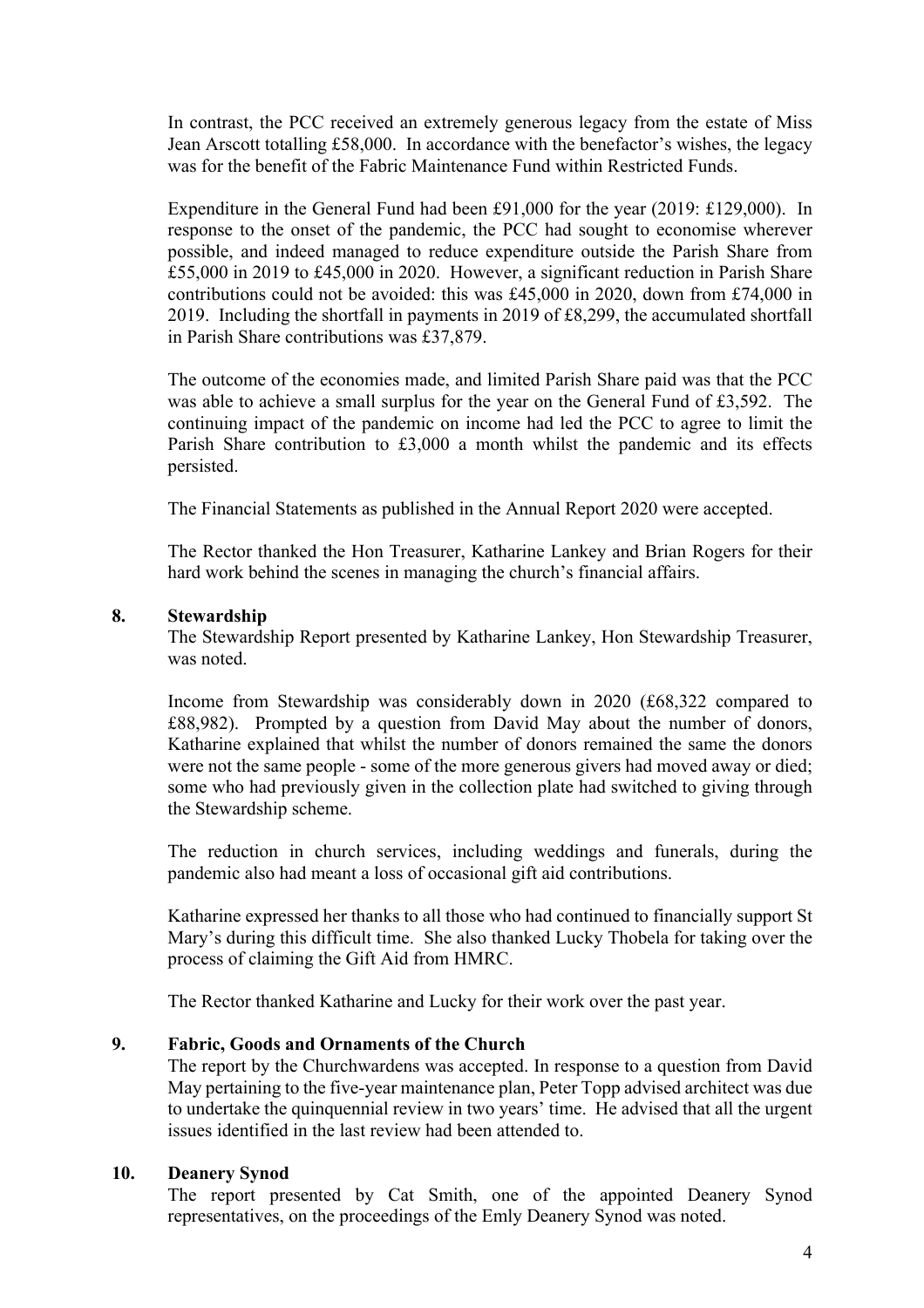#### **11. Churches Together in the Dittons**

The reported by Cathy Doyle, CTD representative, on the proceedings of the CTD was noted. Despite the pandemic, Zoom meetings had continued via Zoom enabling mutual support and encouragement to each church community. It was noted that the Spear Road United Reformed Church would be closing in June/July. The Rector asked that prayers be raised for the congregation as they moved to worship elsewhere.

#### **12. Parish Child Protection**

A report presented by Diana Jemmett, the Designated Safeguarding Lead, was noted. She commented that DBS renewals had recommenced having been on hold during the pandemic. She also gave an update on Diocesan training provisions.

#### **13. Music**

The Rector advised that Douglas Tang had resigned as Music Director in December 2020 and that Julia had taken on the role of Choir Co-ordinator.

A report, presented by Julia Bowyer, Choir Co-ordinator, was noted. In the absence of the usual calendar of services, visits and outings, the choir had kept in regular contact and managed various activities including Zoom socials, quizzes and talks. Rehearsing and training continued and as soon as permissible, recordings were made for special services. Members of the choir played a key role in enabling live streaming of services too.

Joanne Hall, on behalf of the congregation, expressed her thanks to the choir for their role in leading worship during the pandemic. The Rector too thanked Chris Collins, Martin Bowyer, Cat Smith and Dona Anderson for their invaluable work setting up and managing the system enabling services to be live streamed. This had been important and very much appreciated by the congregation.

#### **14. Children's Activities**

A report, presented by Christine Satkunanayagam, was noted. Chris Howard and Tashi Lasalle had held Pizza Nights online for the young people aged 9-13 providing opportunities for discussion and fellowship. The need for leaders for Sunday Club had been accentuated following the decision by Christine and Tashi to step down.

The Rector advised that there were no plans to restart Sunday Club or the Creche earlier than perhaps the Autumn. It was commented that advice and clarification would be needed over the sharing of toys and equipment.

#### **15. Community Engagement**

A report by Diana Jemmett on community engagement was noted. The pandemic had curtailed all group activities. However, the Pastoral Assistants had maintained contact with the church community through phone calls, emails and, when permissible, visits and practical help such as shopping. The Lychgate magazine had continued to be produced for which Janet Burton, Edward Howard and Peter Brown were to greatly thanked.

#### **16. Appointment of Tellers**

No tellers were appointed.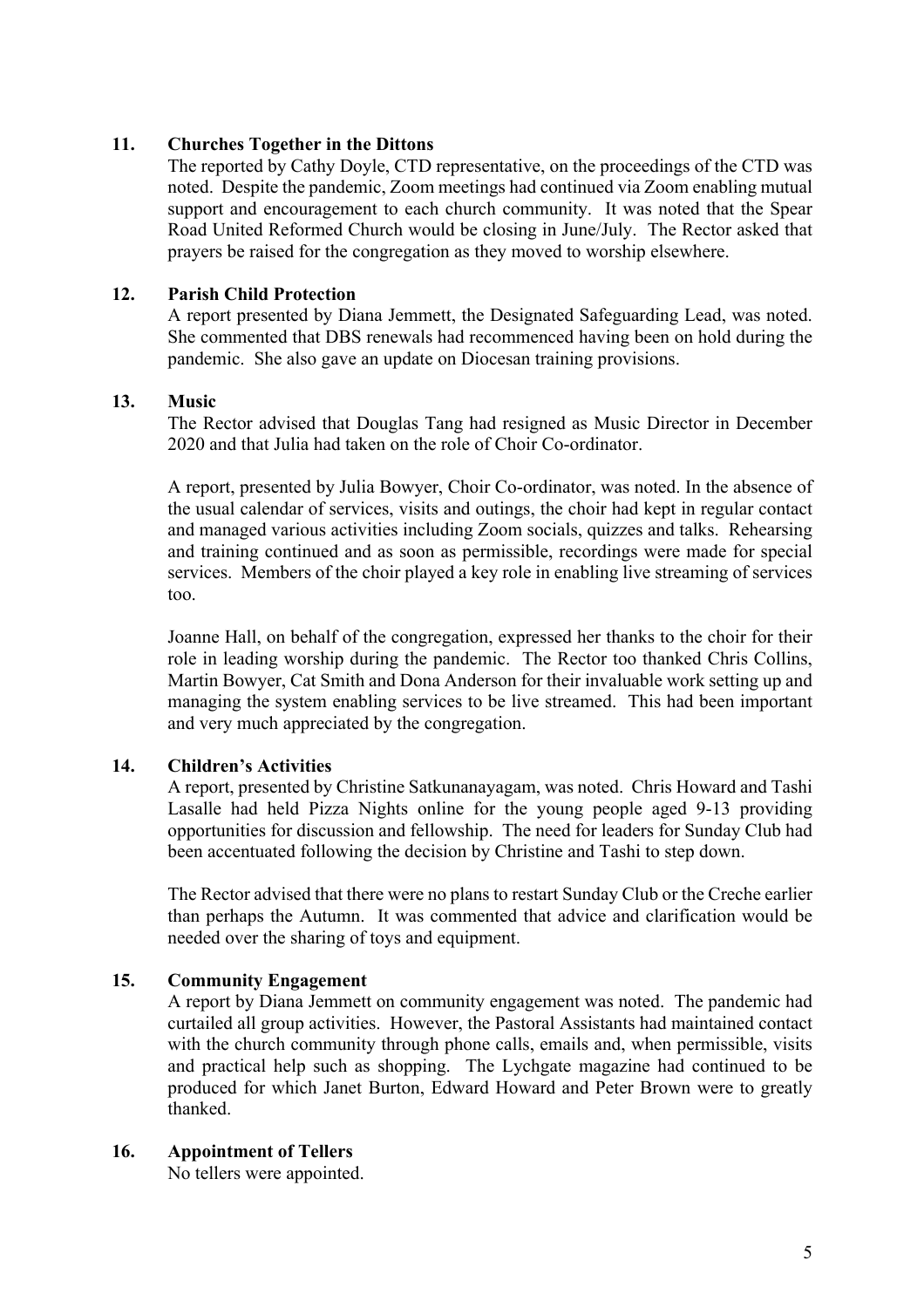#### **17. Election of Parochial Church Council members**

The Chairman advised that four nominations had been received for election to the PCC:

- (i) Joanne Hall on the proposal of Diana Jemmett, seconded by Judith Topp;
- (ii) Robert Hancock on the proposal of Janet Critchley, seconded by Peter Brown;
- (iii) Sue Le Rue on the proposal of Peter Topp, seconded by Joanne Hall; and
- (iv) Timothy Rennie on the proposal of Peter Topp, seconded by Diana Jemmett.

The four nominees were duly unanimously elected.

#### **18. Appointment of an independent examiner**

It was unanimously agreed that Martin Perrin be re-appointed as the independent examiner.

#### **19. Rector's Remarks**

The Rector gave an overview of the past year …and what a year! The decision had been made to conduct services using Zoom focussing on the 1015.am Holy Communion service. The PAs had done a great job keeping in touch with those who were vulnerable and isolated. When restrictions lifted, the key priority had been to resume services in church. He thanked the churchwardens who had enabled this to happen, keeping abreast of the ever-changing guidelines.

Sadly, Douglas Tang had resigned but the church was blessed by Julia Bowyer and Michael Stevenson who had stepped in as Choir Co-ordinator and organist respectively. He thanked adult choristers for their cantor singing in the live-streamed services.

The pandemic had affected St Mary's in every aspect, but the Rector highlighted two particular areas adversely affected: finances and connectivity with families and young people. He expressed his concern that should the church find it impossible to pay its way in the Diocese, then the long-term prospect of the position of Rector being filled would be jeopardised. Similarly, if the church did not provide a ministry for young people then the congregation would wither away. There were opportunities to partner with other churches to determine how to engage with young people.

The Rector commented that St Mary's would not be able to go back to how things were before the pandemic.

He thanked all those who supported him and who worked, may behind the scenes, in the administration and activities of the church:

- o the Churchwardens
- o Steve, the Parish Secretary
- o Diana and Jo on Safeguarding
- $\circ$  the choir
- o Tessa Vallings for single-handedly keeping the church clean
- o the stewards
- o Tashi Lasalle and Chris Howard for leading the Pizza Night evenings
- o the flower arrangers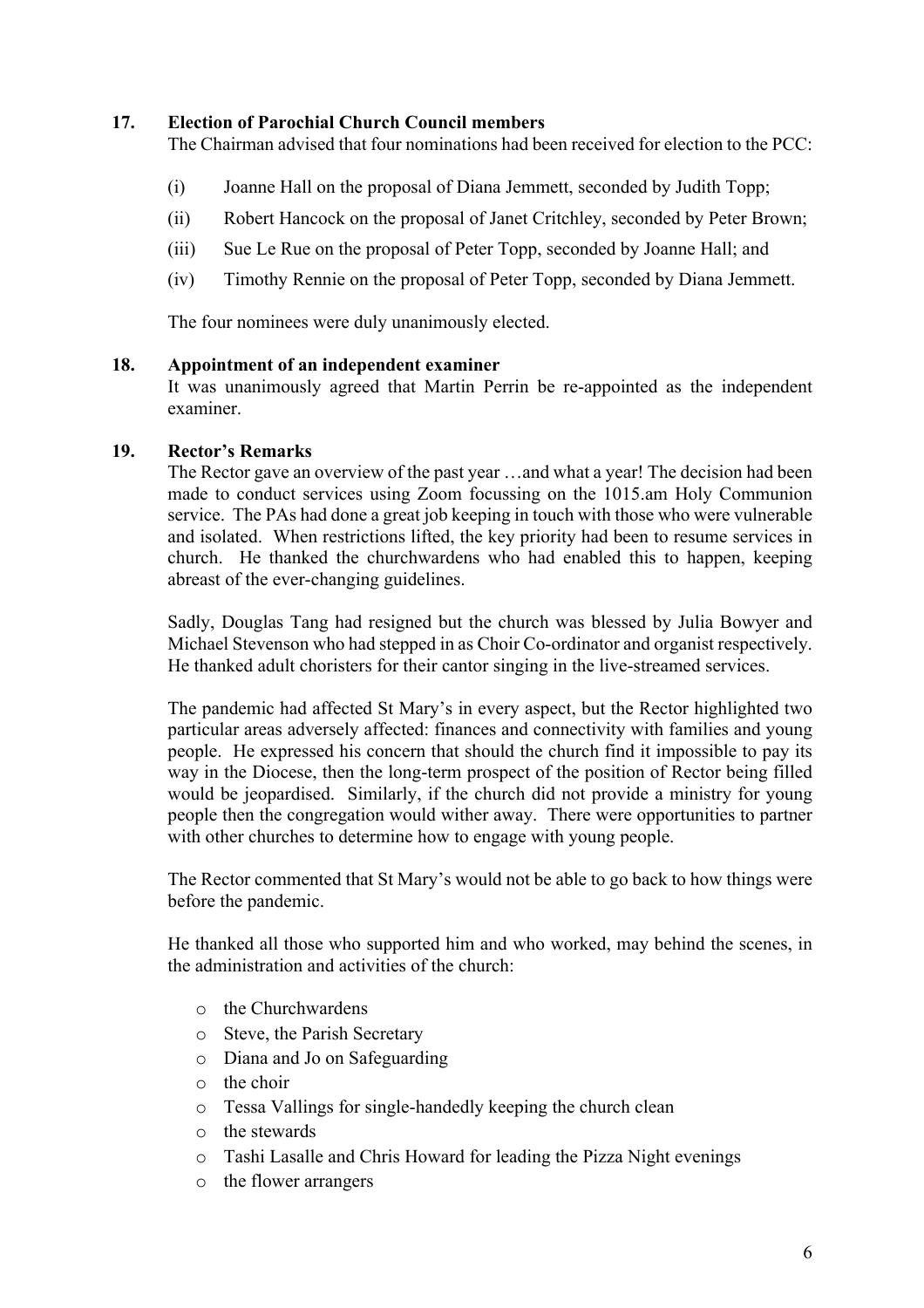- o the Lychgate Magazine team
- o Chris Howard for managing the website
- o the officers of the PCC (the Hon Secretary and Hon Treasurer)
- o the team who managed the church's monies (Katharine Lankey, Lucky Thobela and Brian Rogers).

#### **20. Any Other Business**

- 20.1 The Rector reported that Chris Howard, Cat Smith, Kim Taylor and Tashi Lasalle were working on a parish funding campaign which would seek to rectify the existing annual deficit of £30,000. He re-emphasised his concern that poor finances would undermine the likelihood of a full-time Rector being appointed in the future.
- 20.2 The Rector was thanked for his leadership over the past year, supporting the parish and congregation.

#### **21. Closing Prayers**

The Rector closed the meeting with prayers.

…….………………………………………………

Chairman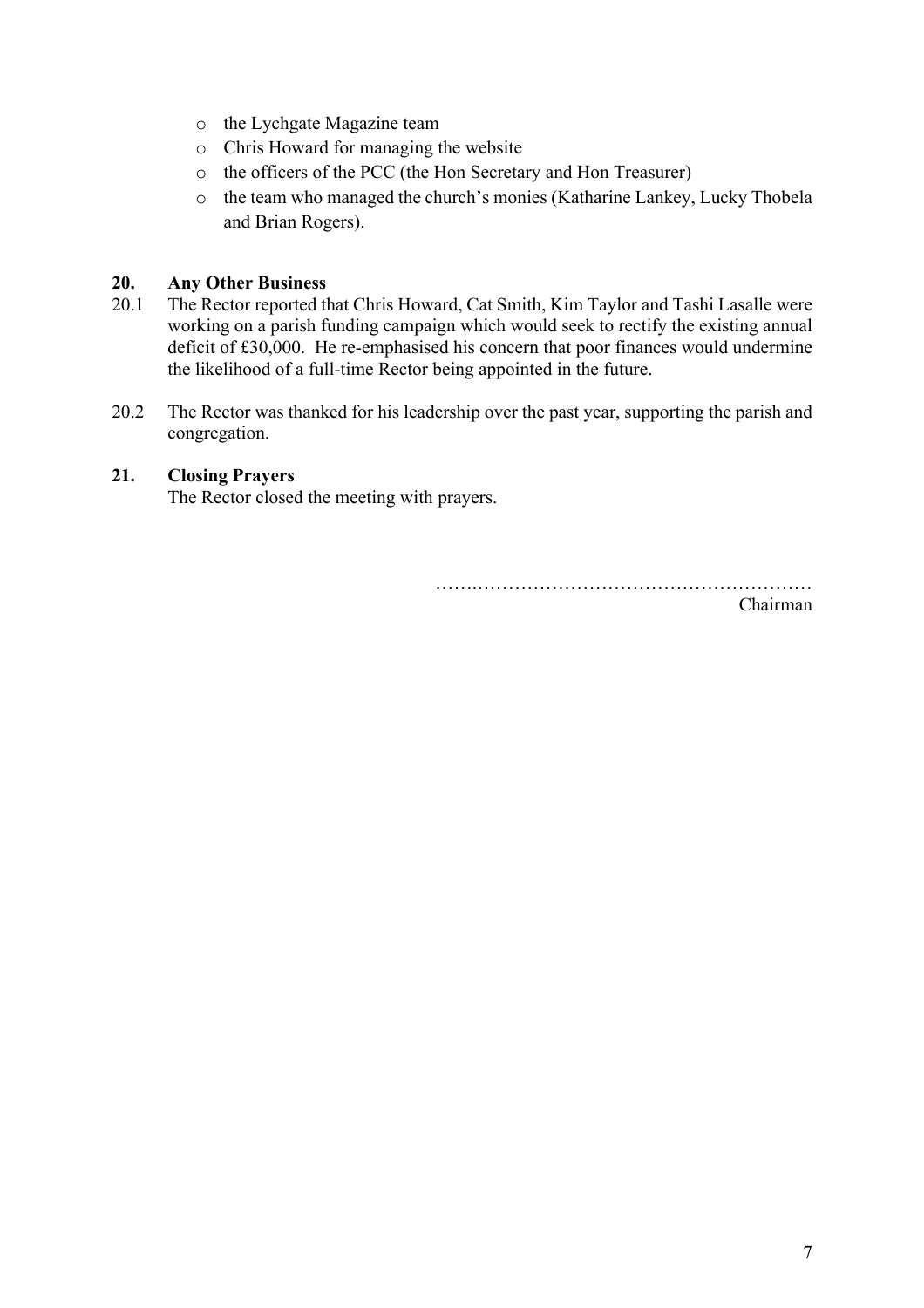## **ELECTORAL ROLL REPORT**

The last revision of the Electoral Roll took place in March 2021 when there were 103 names on the roll.

At this revision, we have reviewed all additions to the roll since then and have also removed those who can no longer be on it.

I can, therefore, report that as at 14 May 2022, the numbers on the roll have increased by six to 109. We have welcomed eight new applicants and two previous members no longer qualify for inclusion.

Under the Church Representation Rules, a new Electoral Roll has to be prepared every six years and this will next take place in 2025.

Being on the Electoral Roll gives you the opportunity to take a greater part in church life and to vote at the Annual Parochial Church Meeting. If you would like to be on the roll, please contact Janet Critchley, Electoral Roll Officer, for more information.

*Janet Critchley Electoral Roll Officer*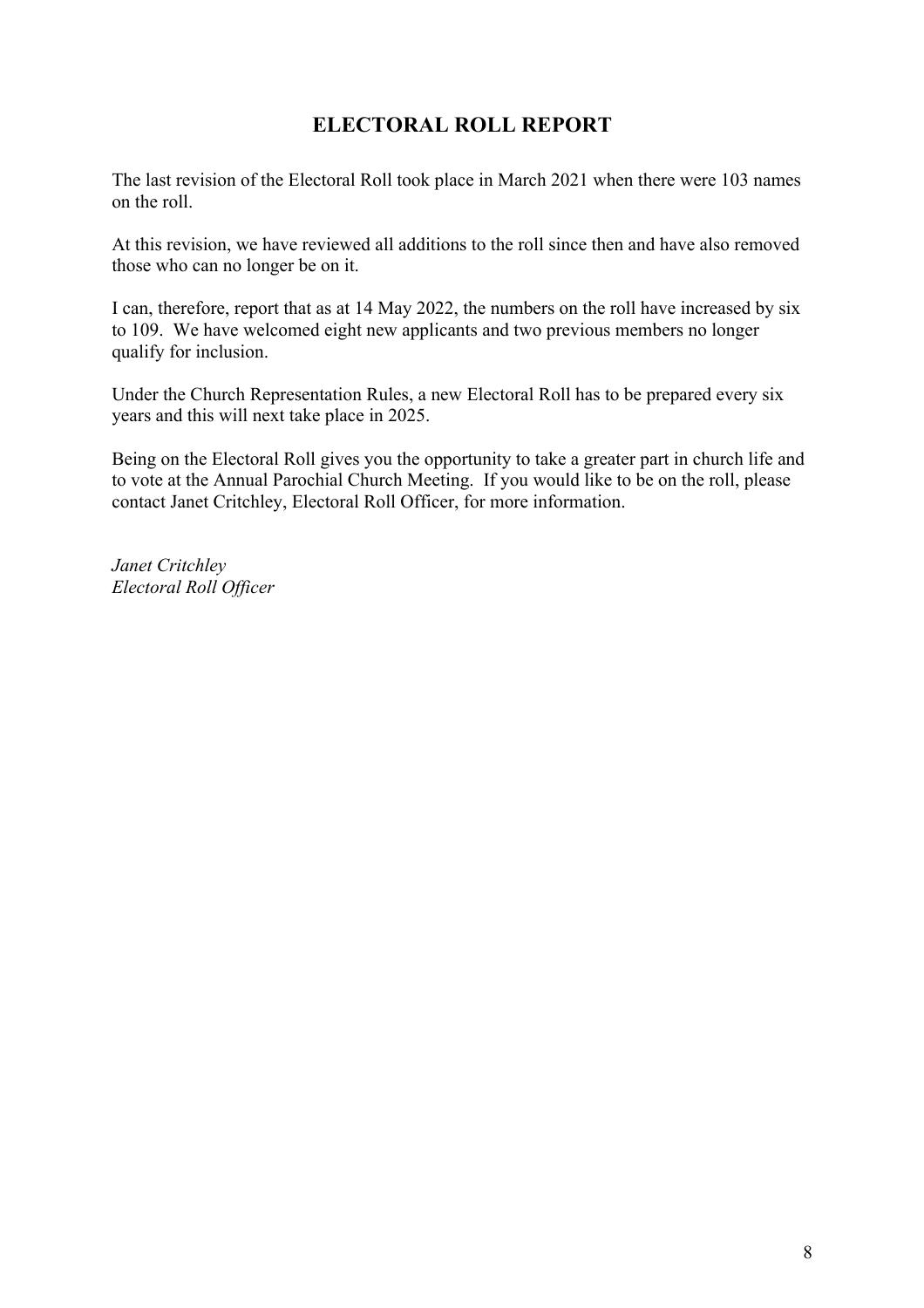## **REPORT OF THE PAROCHIAL CHURCH COUNCIL**

#### **Vision:** *Following Christ, Serving You*

The Vision of St Mary's Church means that we prioritise:

- (i) helping those around us discover faith in Jesus Christ;
- (ii) developing and strengthening our links in the community;
- (iii) engaging a new generation with the good news of the Gospel; and
- (iv) deepening our discipleship and spirituality.

#### **A ADMINISTRATIVE INFORMATION**

The general functions of the Parochial Church Council (PCC) of the Parish of St Mary's are set out in the Parochial Church Council Measure and The Church Representation Rules. It is the duty of the Rector and the PCC to consult together on matters of general concern and importance to the parish. The PCC works in co-operation with the incumbent in promoting in the parish the whole mission of the church: pastoral, evangelistic, social and ecumenical. Additionally, the PCC is required to consider and discuss matters concerning the Church of England or any other matter of religious or public interest, but not the declaration of the doctrine of the Church. The Charities Act also enjoins all charities to demonstrate that their aims are for the public benefit. Accordingly, the PCC has had regard, where relevant, to the public benefit guidance issued by the Charity Commission in carrying out its activities, as described below.

The PCC is responsible for the maintenance and repair of St Mary's Church building (which is Grade 2 listed) and situated in a conservation area at the junction of Church Road, Rectory Lane and Woodstock Lane North (OS grid reference TQ173659). The PCC is registered with the Charity Commission Number 1128898. The correspondence address for St Mary's Church is: The Rectory, 5 Church Meadow, Long Ditton, Surrey KT6 5EP or The Parish Office, St Mary's Community Hall, Church Road, Long Ditton Surrey KT6 5HH.

#### **PCC Membership:**

Members of the PCC are appointed in accordance with the Church Representation Rules or coopted by the PCC during the year. The following served as members of the PCC in 2021/22:

| Incumbent                                      | The Revd Dr Kuhan Satkunanayagam                                                                                                   | Ex officio                                                                                    |
|------------------------------------------------|------------------------------------------------------------------------------------------------------------------------------------|-----------------------------------------------------------------------------------------------|
| Curate                                         | The Rev Professor Alison Baverstock                                                                                                | Ex officio (from July 2021)                                                                   |
| <b>Churchwardens</b>                           | Peter Topp<br>Susan Rider                                                                                                          | Ex officio<br>Ex officio                                                                      |
|                                                | <b>Honorary Officers</b> Kim Taylor – Honorary Treasurer<br>Peter Brown – Honorary Treasurer<br>Penny Fussell – Honorary Secretary | Co-opted Member of PCC (to<br>December 2021)<br>(from January 2022)<br>Co-opted Member of PCC |
| <b>Deanery Synod</b><br><b>Representatives</b> | Cat Smith<br>Diana Jemmett<br>Chris Howard                                                                                         | Ex officio<br>Ex officio<br>Ex officio                                                        |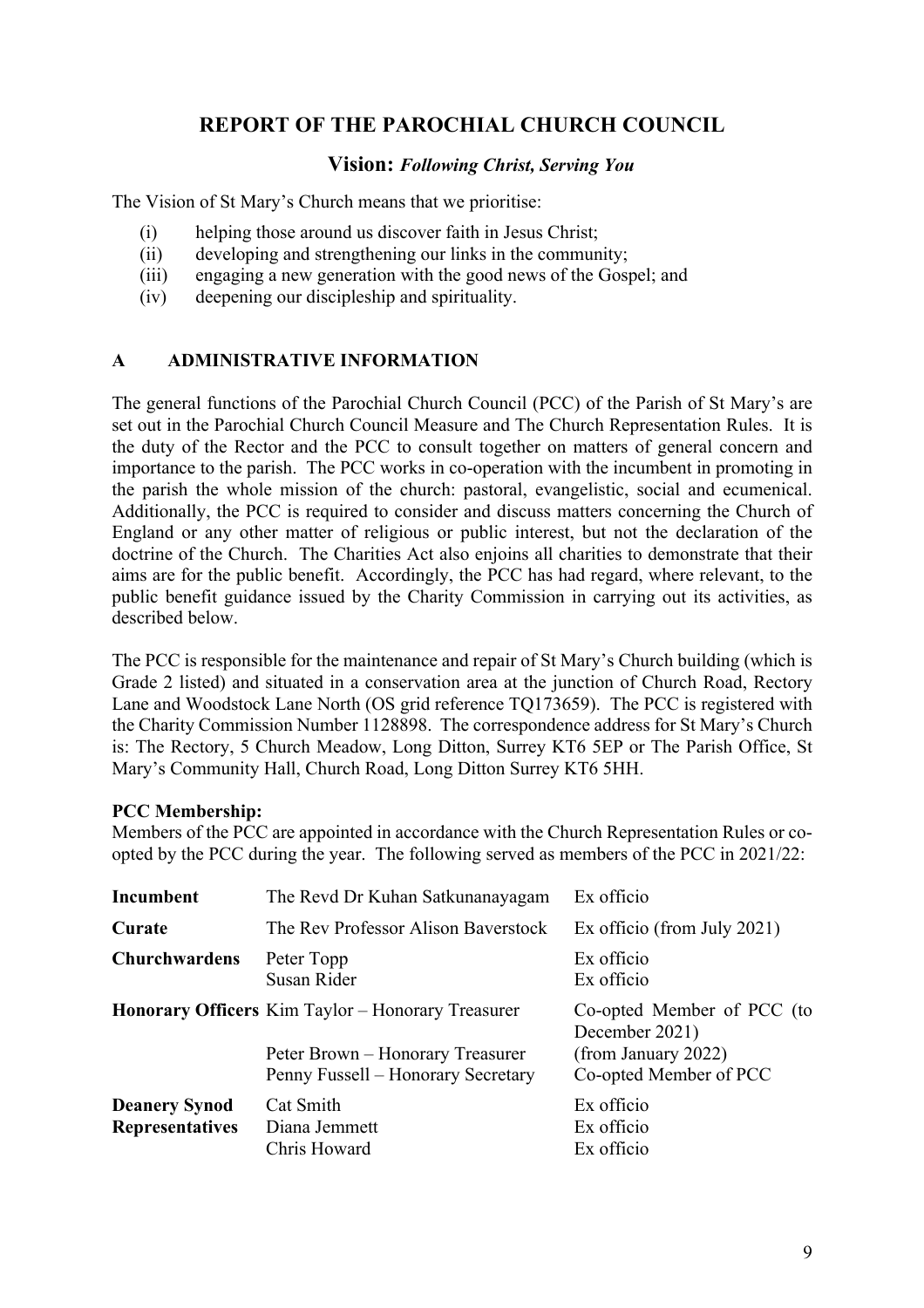| <b>Elected Members</b>  | Janet Critchley       | Retires 2022 |
|-------------------------|-----------------------|--------------|
| of the Council          | Lucky Thobela         | Retires 2022 |
|                         | Peter Brown           | Retires 2023 |
|                         | Tashi Lasalle         | Retires 2023 |
|                         | Julia Watts           | Retires 2023 |
|                         | <b>Timothy Rennie</b> | Retires 2024 |
|                         | Robert Hancock        | Retires 2024 |
|                         | Sue Le Roux           | Retires 2024 |
|                         | Joanne Hall           | Retires 2024 |
| $\frac{2}{3}$ vacancies |                       |              |

*3 vacancies*

#### **PCC Advisers**

| <b>Bankers</b>   | Barclays Bank plc, Barclays Business Centre, 6 Clarence Street, |  |
|------------------|-----------------------------------------------------------------|--|
|                  | Kingston-upon-Thames, Surrey KT1 1NY                            |  |
| <b>Buildings</b> | The PCC currently employs John Bailey as its architect          |  |
|                  | Independent Examiner Mr Martin Perrin MA, FCA, Chartered FCSI   |  |

#### **Sub-Committees**

The PCC operates through a number of sub-committees which meet at agreed times during the year and then report to the PCC:

- (i) *Standing Committee*. This is the only committee required by law. It has power to transact the business of the PCC between its meetings, subject to any directions given by the PCC. The Standing Committee elected by the PCC for the year comprises the Rector, the Churchwardens, the Honorary Treasurer, the Honorary Secretary and Diana Jemmett (an elected Deanery Synod Representative and therefore ex officio member of the PCC).
- (ii) *Community Hall*. This committee is responsible for the maintenance and management of St Mary's Community Hall for use by the parish and local community. The committee works to maintain proper budgetary control whilst ensuring external funding requirements are met and health and safety matters comply with current legislation. Appropriate licensing laws and insurance cover is maintained.
- (iii) *Social Team*. This team aims to co-ordinate a regular programme of social events and to provide support for any special or fund-raising events.

#### *Churchyard, buildings, health and safety*

The Rector and Churchwardens continue to liaise with Elmbridge Borough Council to ensure the grounds are kept safe and presentable. Rob's Garden Services are employed to undertake 'gardening' tasks particularly in the Garden of Rest. The Rector and Churchwardens are also responsible for oversight of the maintenance and development of the buildings and churchyard structures (old mortuary, Garden of Rest walls, stone tablets etc.), as well as any relevant legislation relating to the building, staff, and visitors' and volunteers' health and safety. They are supported in these responsibilities by several volunteers from the church community.

#### *Safeguarding*

The PCC considers that it has, to the best of its knowledge, taken all reasonable steps to comply with the duty under section 5 of the Safeguarding and Clergy Discipline Measure 2016 to have due regard to House of Bishop's guidance on safeguarding children and vulnerable adults.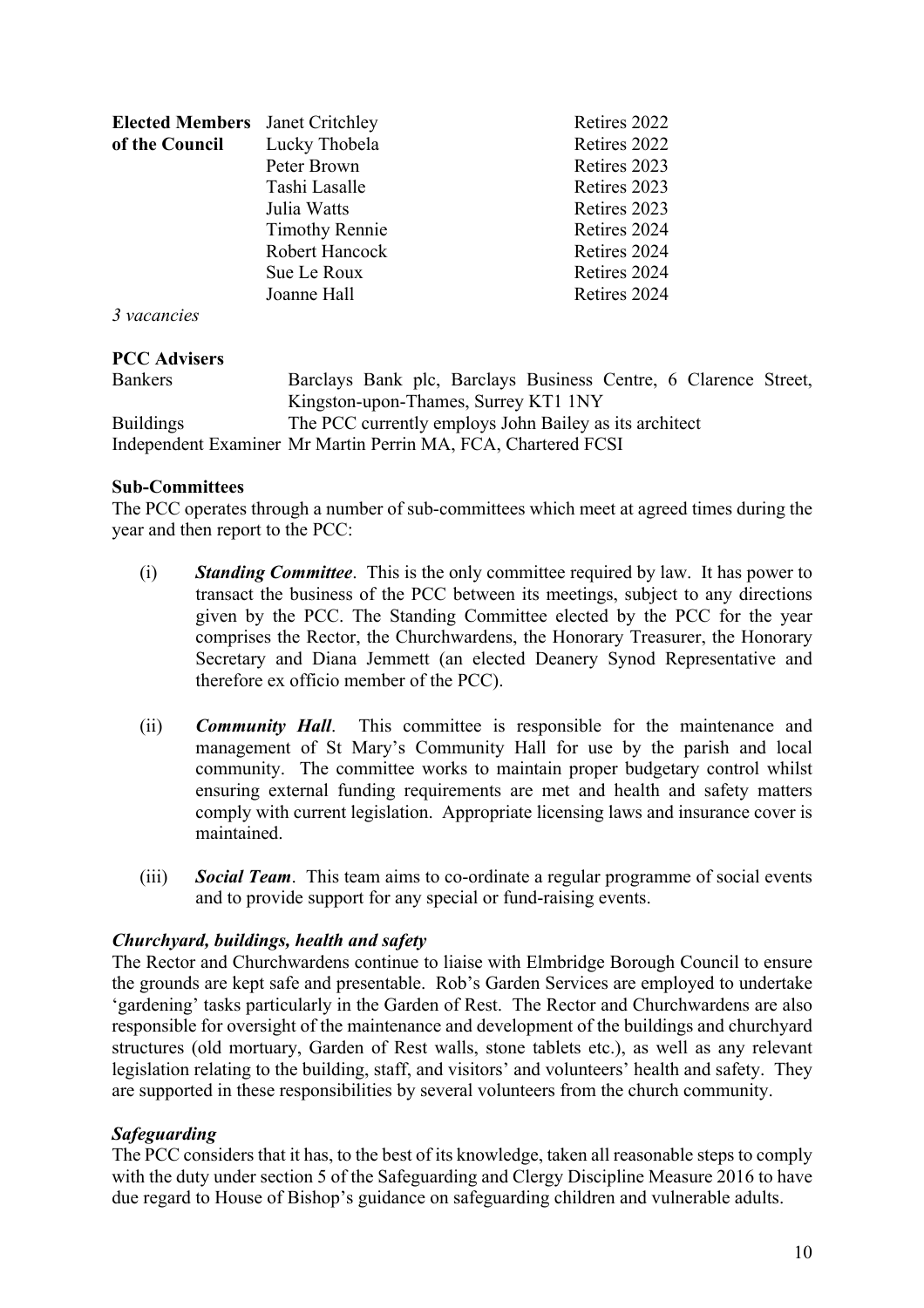#### *General Data Protection Regulation*

The PCC, to the best of its knowledge, considers that all reasonable steps have, and continue to be taken to comply with the GDPR that came into effect in May 2018. A data audit was conducted, and a Privacy Notice published.

#### **B REVIEW OF PCC PROCEEDINGS OVER THE PAST YEAR**

*The following report is provided by the Hon Secretary*

The PCC met eight times over the past year.

The continuing Covid-19 pandemic heightened the key concerns of the PCC: finances and the numbers of people attending services and volunteering to fill the several roles required to manage and develop the church's activities. The PCC therefore has taken action to determine ways to attend to and resolve these concerns.

Principal of these was the establishment of the Parish Funding Programme. The PCC devolved responsibility to a small team to develop the programme who gave careful thought to the messaging and marketing of the aims of the Programme: to remind the people of Long Ditton of the value of the church to the local community; to share news of the activities and services available at St Mary's; and to generate financial support to further the church's work and to maintain its heritage building and churchyard. The Programme was launched on 4 November 2021 to which all parishioners were invited. The response to the event, and to the subsequent request for committed financial giving, was positive and an excellent starting point upon which to build over the next year.

The PCC re-affirmed its commitment to the Vision of St Mary's, the integral aspects of which were to strengthen links with the local community and spreading the Good News of the Gospel.

One key element of this is the provision of activities and support for young people which was sorely hindered by the pandemic. The PCC is grateful to Chris Howard and Tashi Lasalle for so adeptly continuing the Pizza & Bible Nights using the wonders of Zoom, that technology which became so vital to so many during the pandemic. As Government guidelines eased so Chris and Tashi have navigated their way to holding meetings face-to-face once again. The pandemic brought to a head the diminishing numbers of children attending Sunday Club and the Creche and prompted a pragmatic review of what St Mary's could/should provide and how this provision should be developed. For the immediate future, it was decided to merge the two groups pooling the also reduced number of volunteers who help lead and run them. The PCC is most grateful to Christine Satkunanayagam and Ann Leeson for their leadership respectively of Sunday Club and the Creche prior to this merge, and to Cat Smith who has taken on the leadership of the new format Sunday Club. The PCC is determined that, building on the present small band of attendees, Sunday Club will grow into a vibrant and relevant group for the young people of the congregation.

Inevitably, the pandemic affected the church in many not necessarily so overt ways. For example, many of the businesses who advertise in the *Lychgate*, the parish magazine, were financially affected. The PCC, keen to support such businesses, and with an admittedly selfish aim of keeping them as advertisers in the future, took the pragmatic decision to permit advertisers to delay paying the advertising fee. The PCC is most grateful to Peter Brown who has worked assiduously with advertisers to collect fees in an expedient manner.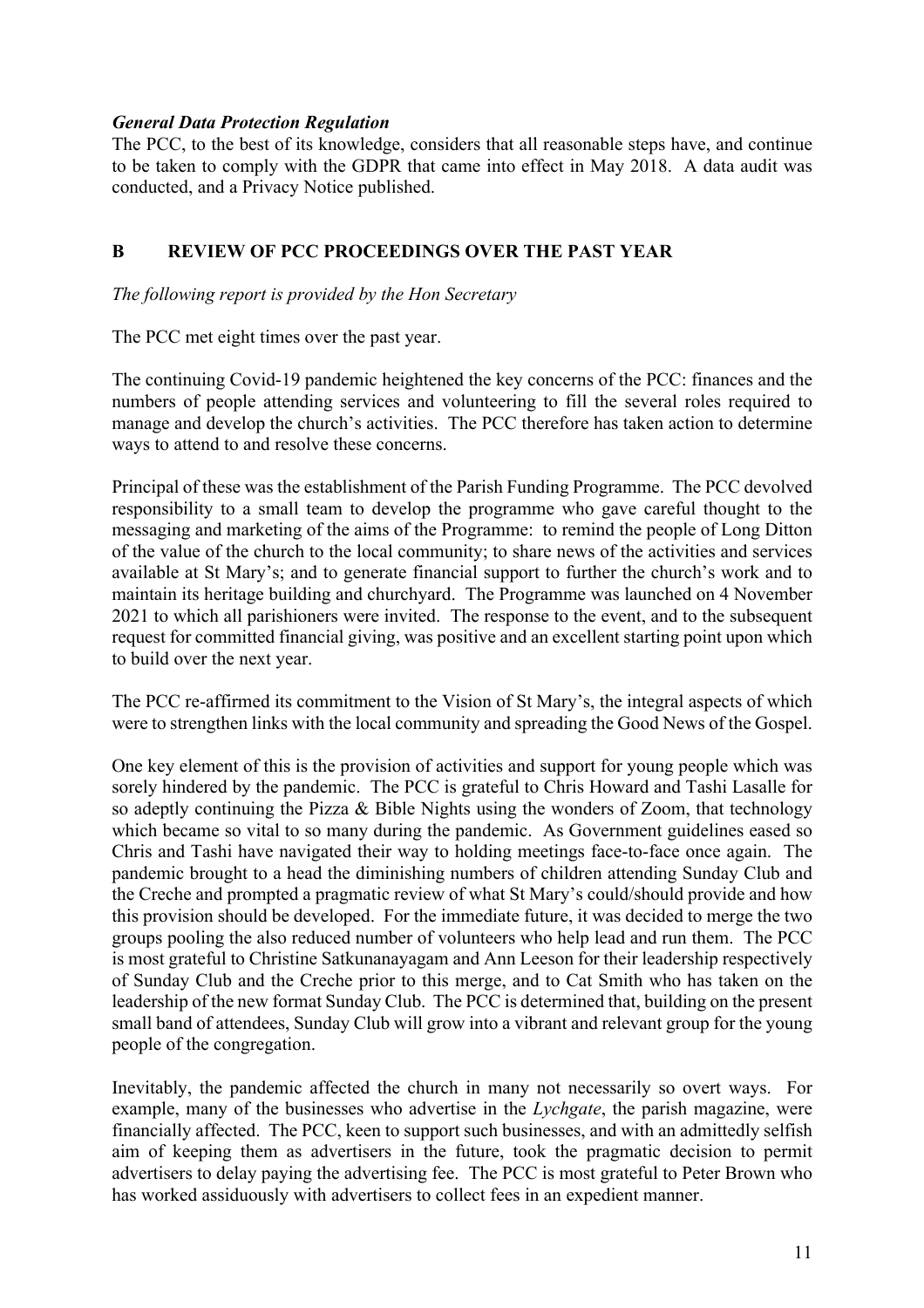The PCC also is most grateful to Janet Burton, the editor, for her continuing flexibility and dexterity over the magazine's collation and publication. She too has worked hard to find advertisers to ensure fee income covers the publication costs. Thanks too must be given to the volunteers who, throughout the pandemic, have continued to distribute magazine to the parish.

The pandemic brought guidelines and advice for all to follow. The interpretation of these, in particular as they were eased, was challenging to keep up to date with but the Churchwardens proved to be more than up to the task which was much appreciated by the PCC.

For all the profound difficulties the pandemic wrought there have been positives. As restrictions began to ease, the PCC took the opportunity to review practices and activities that had had to be stopped, what had started; what were missed; what should continue. Such a review aided prioritising reintroducing and continuing activities whilst recognising the increasingly limited resources both financial and in terms of people.

One of the great positives to come from the pandemic was the use of live streaming and recording of services. The PCC initiated research as to whether this facility should be retained and therefore be put on a permanent footing with church owned, appropriate equipment rather than the excellent but temporary and borrowed equipment that was being used. The research produced a recommendation to retain this facility it being judged a valuable way to connect with the wider community. After a careful and long debate, the PCC supported the recommendation commissioning a complete upgrade to our existing audio-visual system. The PCC is confident that this will not only provide for the sharing of services to those unable to attend in person, but also improve audio facilities within the church and provide flexibility and opportunities for activities within the church other than services such as concerts and talks.

The PCC has been delighted to witness the development of the choir under the leadership of Julia Bowyer to whom they are most grateful. Thanks too goes to Michael Stevenson who played the organ in services for many weeks in early 2021 and to Caroline Yalden thereafter. The choir and the tradition of music are great assets of St Mary's which should be proudly advertised to and shared with the local community and friends.

The usual annual reviews of the health  $\&$  safety and fire risk assessments were held. The PCC also took the decision to purchase a defibrillator viewing this as a valuable asset not just for those attending church activities but users of the Community Hall and others in the near vicinity. It will, therefore, be located in the churchyard near to the entrance into the Community Hall. Generous donations from members of the congregation, Long Ditton Village Hall and charities sourced by PCC member Robert Hancock, made this acquisition possible.

Safeguarding similarly features as a standard item on the PCC agenda being a hugely significant responsibility of the PC. Led by Cat Smith, the Safeguarding Officer, and the Rector, the several Church of England guidance documents and template documents had been reviewed. All procedures and documentation for St Mary's have been reviewed and where necessary, updated such as the reporting of Serious Incidents; to ensure safer recruitment; and the risk assessments of activities. As part of this, time was taken to identify all those activities specifically covered by safeguarding policies e.g. transporting people, Pizza Night, junior choir. Role descriptions for positions related to these activities have been written to ensure that volunteers understand what the respective roles involve, and seeking to ensure that all volunteers acknowledge and agree to adhere to the church's safeguarding principles.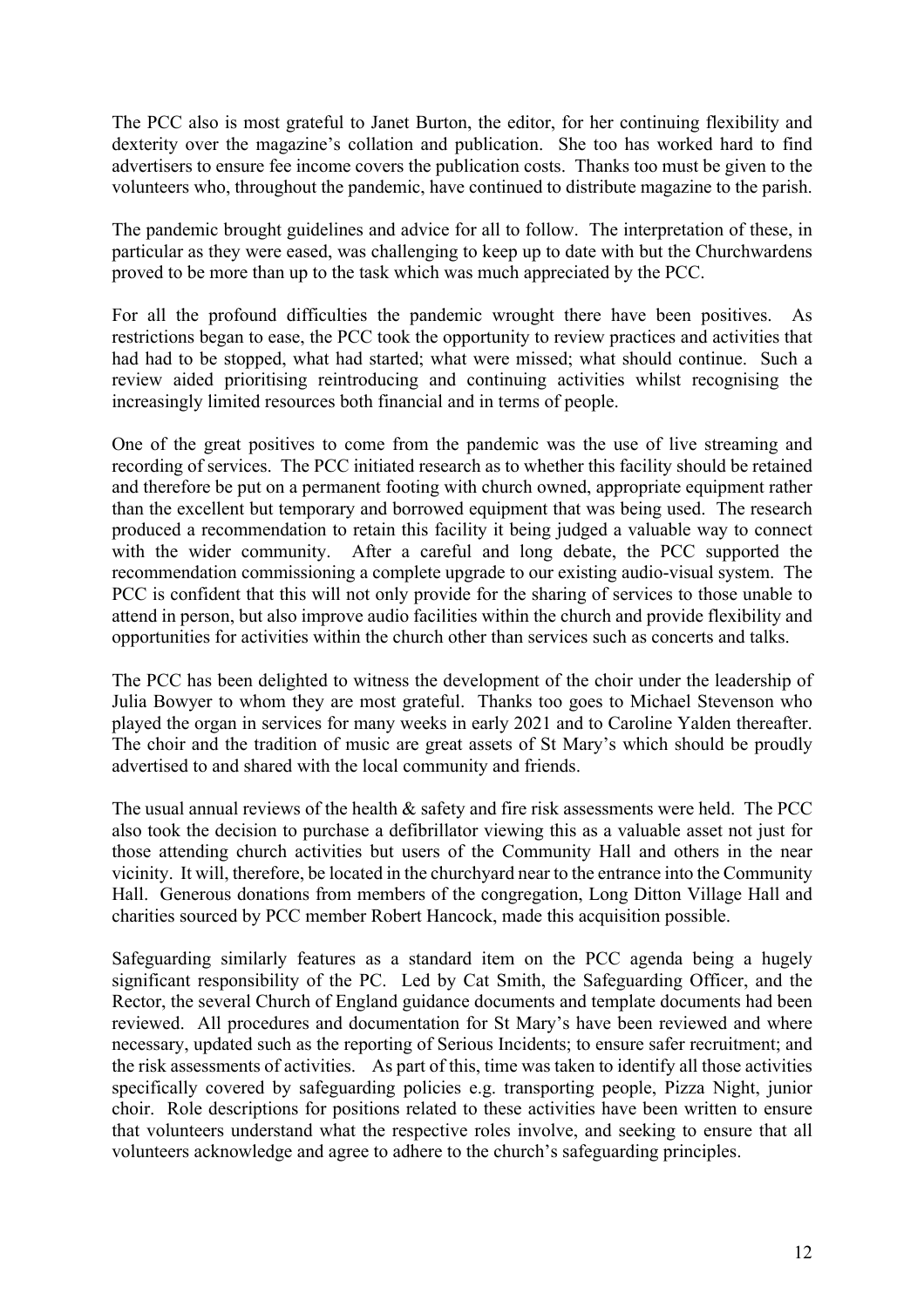Similarly, it was decided that all members of the PCC are DBS will be checked on appointment irrespective of whether they work within the church directly with children or vulnerable adults, and undertake safeguarding training. The PCC is keen to be open about its safeguarding policies, practices and actions.

Looking to the local community, the PCC has been pleased to support local initiatives and organisations whether it be through appointing governors at Long Ditton St Mary's or providing help for the Long Ditton Lights Up. The PCC, as ever, is most grateful to all those who volunteer to help with these activities enabling the church to serve its local community.

And finally, the PCC said farewell and thank you to Steve Welch, the Community Hall manager and Parish Secretary; and to Kim Taylor, Hon Treasurer. Both had held their respective roles for several years, in particular Kim whose voluntary management of the church's finances had been invaluable over a long period of time . The PCC was pleased to welcome Jo Lee in place of Steve, and Peter Brown, on an interim basis, in place of Kim. The PCC was especially pleased to welcome The Revd Professor Alison Baverstock who joined St Mary's as assistant curate having been ordained as a deacon at Guildford Cathedral on 4 July 2021.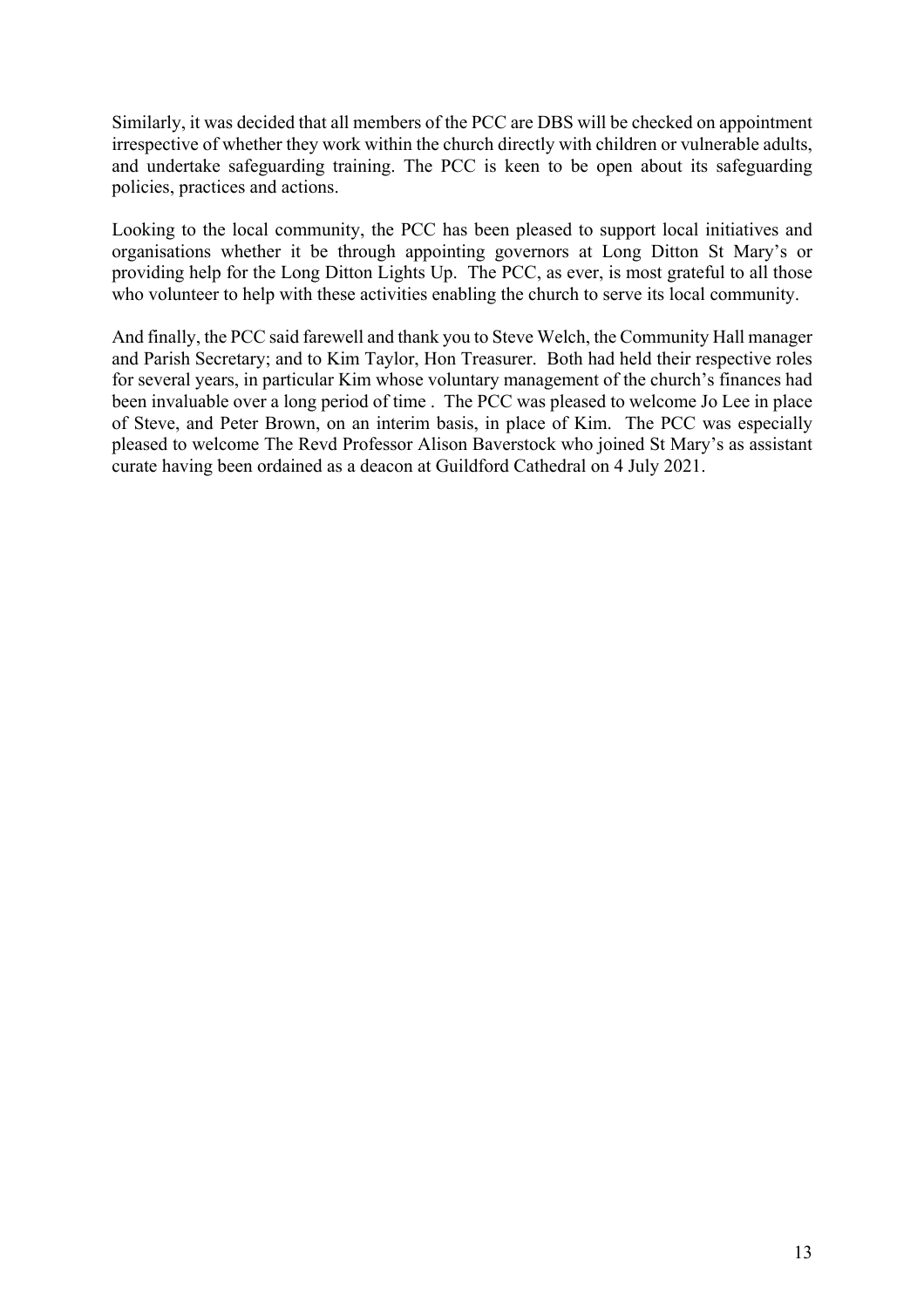### **STEWARDSHIP REPORT**

|                          | 2020           | 2021           |
|--------------------------|----------------|----------------|
| <b>Donor Numbers</b>     |                |                |
| Regular Non Gift Aided   | $\overline{2}$ | 5              |
| Regular Gift Aided       | 79             | 78             |
| <b>CAF/PAYE</b>          | 1              |                |
| Occasional CAF           | $\theta$       | $\overline{2}$ |
| Income                   |                |                |
| Regular Non Gift Aided   | 276.00         | 876.00         |
| Regular CAF/GAYE         | 1260.00        | 1260.00        |
| Occasional CAF           | 0.00           | 400.00         |
| Regular Gift Aided       | 49273.00       | 55763.75       |
| Occasional Gift Aided    | 1788.00        | 800.00         |
| Payments via SumUp       | 1688.00        | 2830.00        |
| <b>Tax Repayments</b>    | 12037.00       | 15526.23       |
| <b>GASD</b> Repayments   | 2000.00        | 1069.27        |
| <b>Total Stewardship</b> |                |                |
| Income                   | 68322.00       | 78525.25       |

2021 started with 79 regular donors who were able to gift aid their contributions. By the end of the year this had decreased to 78. During the year 8 people had cancelled their payments but there were 7 new contributors.

The new contributors were largely in response to the parish funding programme. The losses were mainly names I have never recognised and I suspect during the last year people have been looking more carefully at their bank statements.

I have included donations using SumUp because these figures can be included in the GASDS repayment scheme.

I would like to express my thanks to Lucky Thobella who has been forwarding the tax reclaims to HMRC for me.

As always, many thanks to all those who contribute so loyally to St. Mary's

*Katharine Lankey Honorary Stewardship Treasurer*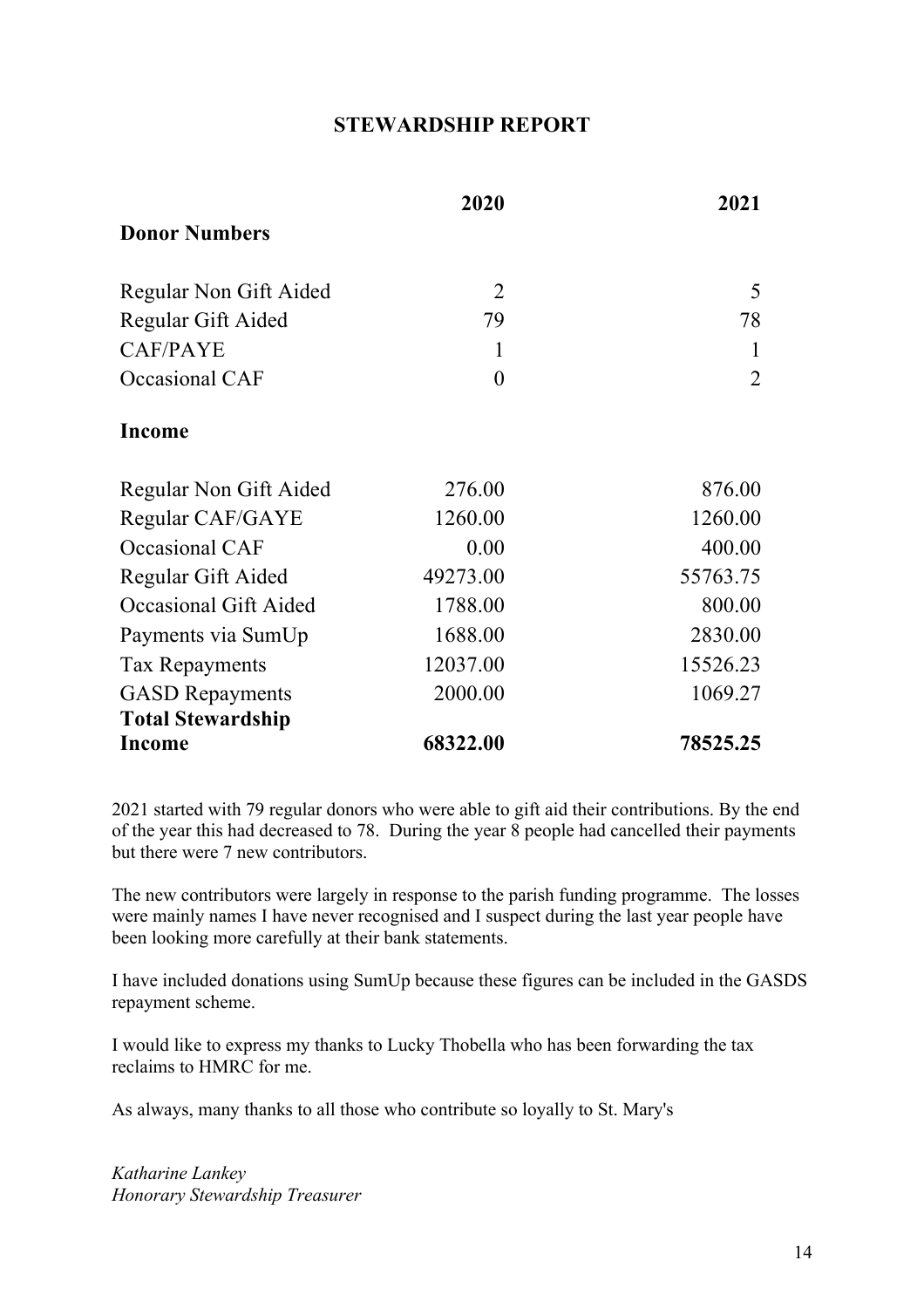## **CHURCHWARDENS' FABRIC, GOODS AND ORNAMENTS REPORT**

The easing of the coronavirus pandemic has enabled greater use of the church and hall than in the previous year although some precautions are still in place. The need for greater ventilation has meant it was not practical to keep the church as well heated as usual so the thermostat has been set at a lower temperature. With the cost of energy increasing the temperature is likely to be kept at this level.

Maintenance work to keep the buildings well maintained and comply with the requirements of our building insurance has continued throughout the year. Routine maintenance inspections include the roof and vestry fire alarm, hall alarm, boilers, portable electrical appliances and fire extinguishers. The organ and pianos are tuned and the organ blower serviced. The gutters are cleared regularly to avoid water leaking into the church.

There has been no significant work to the structure of the church this year however the hall boiler continued to lose pressure. This was eventually traced to the heat exchanger which was replaced and this resolved the long-standing problem.

There are currently a number of outstanding repairs that will receive attention in the near future:

- replacement of a movement sensor in church which is part of the lighting system;
- replacement of faulty emergency lights in the hall;
- re-erection of the main church noticeboard blown down in a recent gale.

It is anticipated that the hall toilets will require some refurbishment before too long.

Work is currently underway to install an audio-visual system in the church to improve the church's facilities for livestreaming services. A fundraising campaign has financed the purchase of a defibrillator which is on order and will be installed outside the hall near the entrance.

Cutting the grass in the churchyard is the responsibility of Elmbridge Council but the PCC is responsible for some items and, in particular, maintenance of the Garden of Rest. A firm of gardeners is employed to carry out this work. We have also organised some Saturday working parties to improve the appearance of the churchyard by tidying the flower beds, trimming low hanging branches and removing fallen wood. An area of the churchyard near the Garden of Rest has been identified as suitable for an "eco-garden" and work on this has started. The wooden gate at the entrance to the churchyard near the Garden of Rest will require replacement soon.

A small patch of invasive Japanese knotweed in the churchyard has continued to be treated and is reducing in size. It remains cordoned off.

The checks and inspections specified in the Health and Safety Policy are being carried out. A number of memorials in the churchyard, which were at risk of toppling, have been stabilised – two heavy memorials required the attention of the stonemason. From time to time memorials in the churchyard are cleaned and straightened at the initiative and expense of the family concerned. The inventory has been checked.

This report has been presented to and agreed by the PCC prior to the APCM.

*Peter Topp & Susan Rider, Churchwardens - March 2022*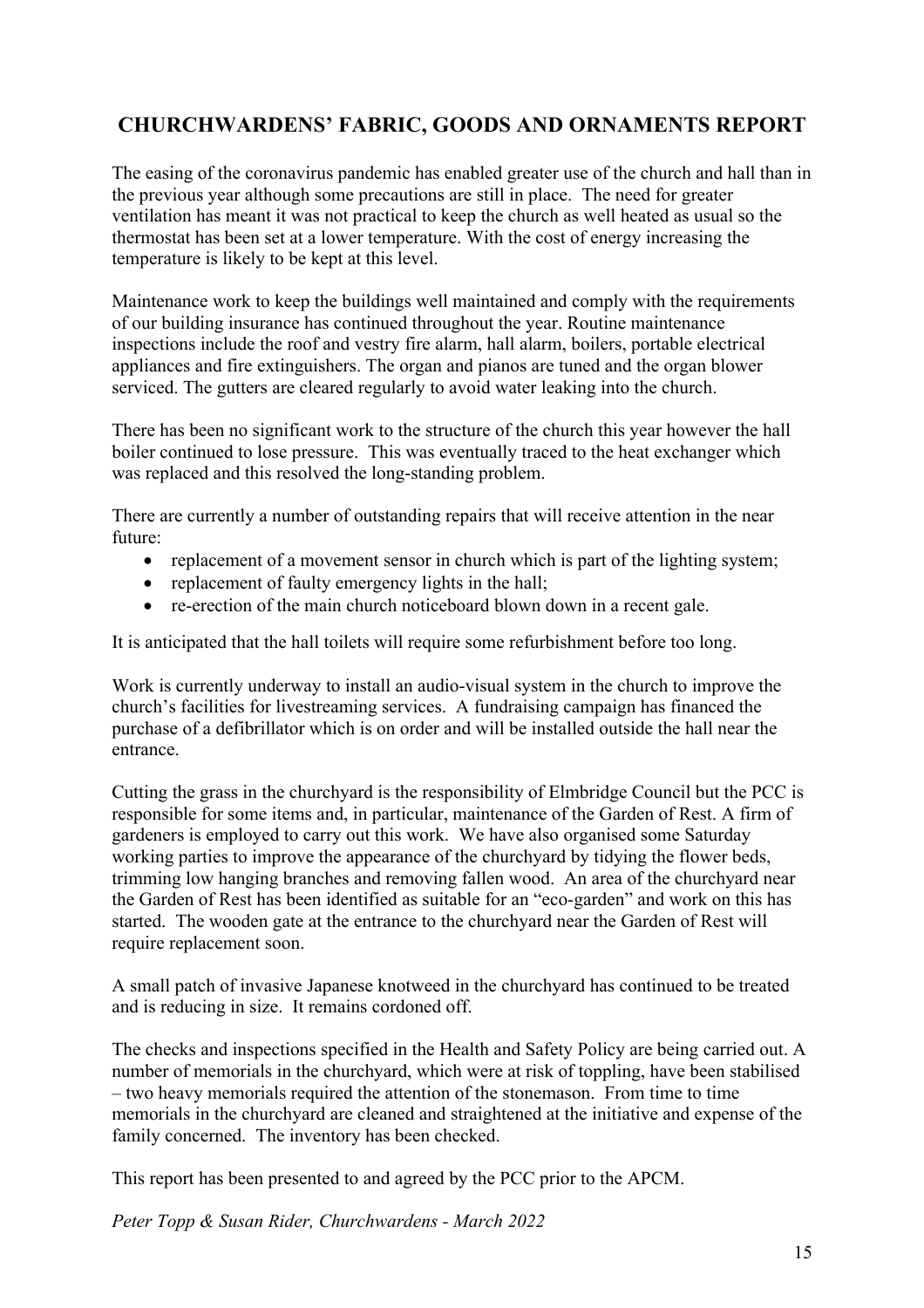## **DEANERY SYNOD REPORT**

Our first synod meeting focused on Eco Church with a presentation by Alison Moulden, Diocesan Environmental Officer. From this meeting a Deanery Eco Church group has been formed to share ideas and best practice.

The next meeting looked at the recently published Church of England report 'From Lament to Action' with a question and answer session between the Revd Andrew Cowie, Area Dean and the Revd Folli Olokose, Vicar of St Mary's, Oatlands who is also the Guildford Diocese's Minority Ethnic Vocations Champion and a member of the Diocesan Racial Justice Focus Group.

The final synod meeting focused on how we as a deanery can be a greenhouse that can design, grow and cultivate fresh expressions of church. The Revd Jens Mankel, Diocesan Mission Enabler for Fresh Expressions, introduced the Greenhouse concept and Alistair Etheridge, the Diocesan Mission Enabler for Youth also spoke.

*Cat Smith, Diana Jemmett and Chris Howard Deanery Synod representatives*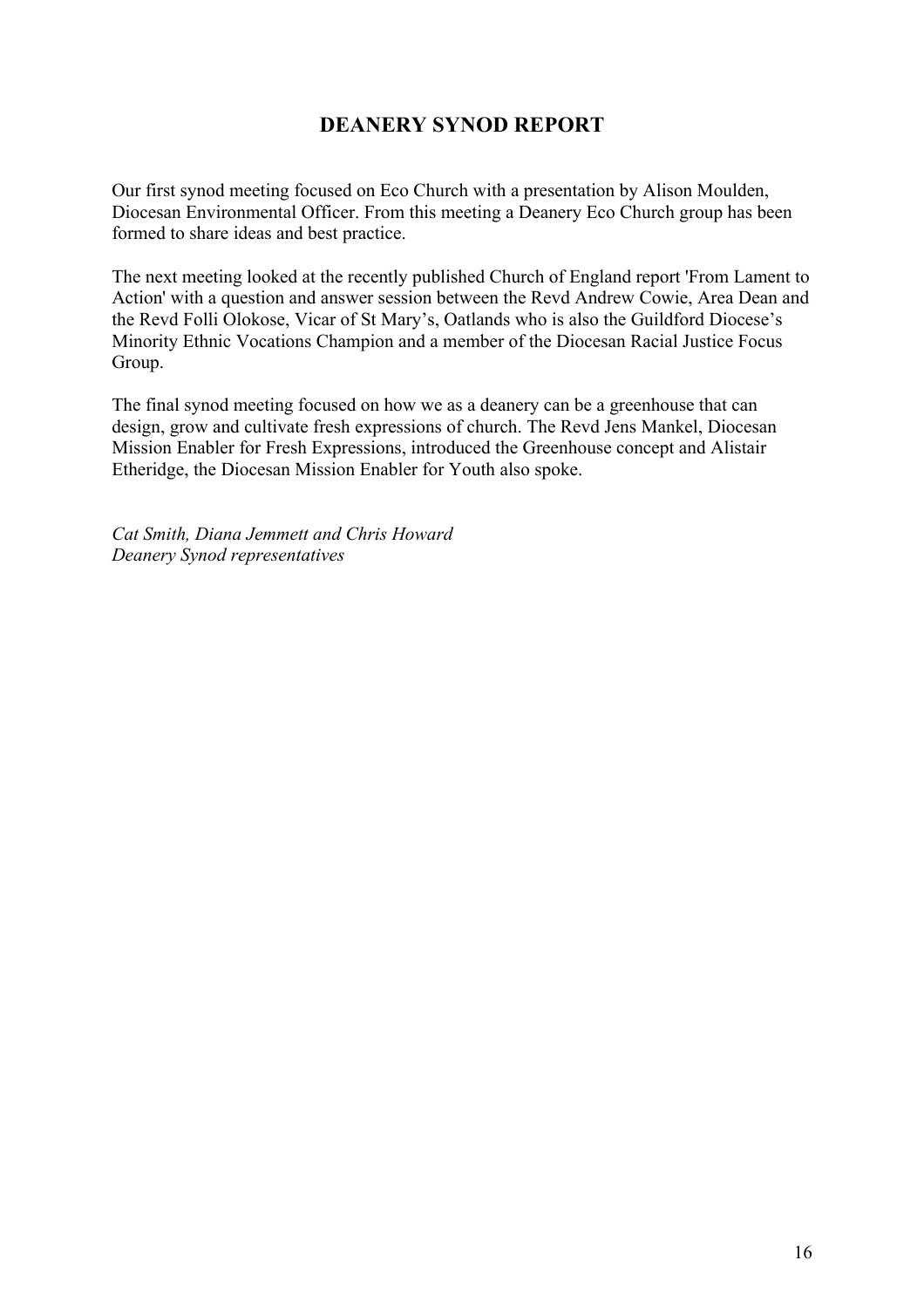## **CHURCHES TOGETHER IN THE DITTONS (**

Churches Together in the Dittons consists of clergy and lay representatives from the following churches in the Ditton area:

All Saints'(C of E) - Weston Green; Christopher's (C of E) - Hinchley Wood; St Nicholas (C of E) - Thames Ditton; Our Lady of Lourdes (Roman Catholic) - Hampton Way; Speer Road Church (URC) - Thames Ditton St Marys (C of E) - Long Ditton

The group usually meets 4/5 times a year to plan the various ecumenical activities and services. During 2020, however, like everyone else, meetings became virtual and usual various activities had to be abandoned or rethought.

As we were in lockdown during January 2021 we joined together in online fellowship for the **Week of Prayer for Christian Unity** with Zoom prayer meetings hosted by the different churches.

On **Good Friday**, thanks to the continued wonders of Zoom – churches and members of the congregations joined together for an online Good Friday Joint Service enriched with wonderful music from Julia Bowyer and choristers from St Mary's.

Meetings continued on Zoom until September – offering mutual support and encouragement and sharing ideas of how each church was reaching out to its congregation.

By October we able to have an in-person **St Luke's tide Healing Service** at St Christopher's Hinchley Wood.

CTiD gives us the opportunity to celebrate and worship together, sharing our similarities and faith. You are very welcome to join us at any service or event.

**THE CT PRAYER- Lord God, we thank you for calling us into the company of those who trust in Christ and seek to obey His Will. May Your Spirit guide and strengthen us in mission and service to Your World, for we are strangers no longer but pilgrims together on the way to Your Kingdom. Amen.** 

*Cathy Doyle CTiD representative*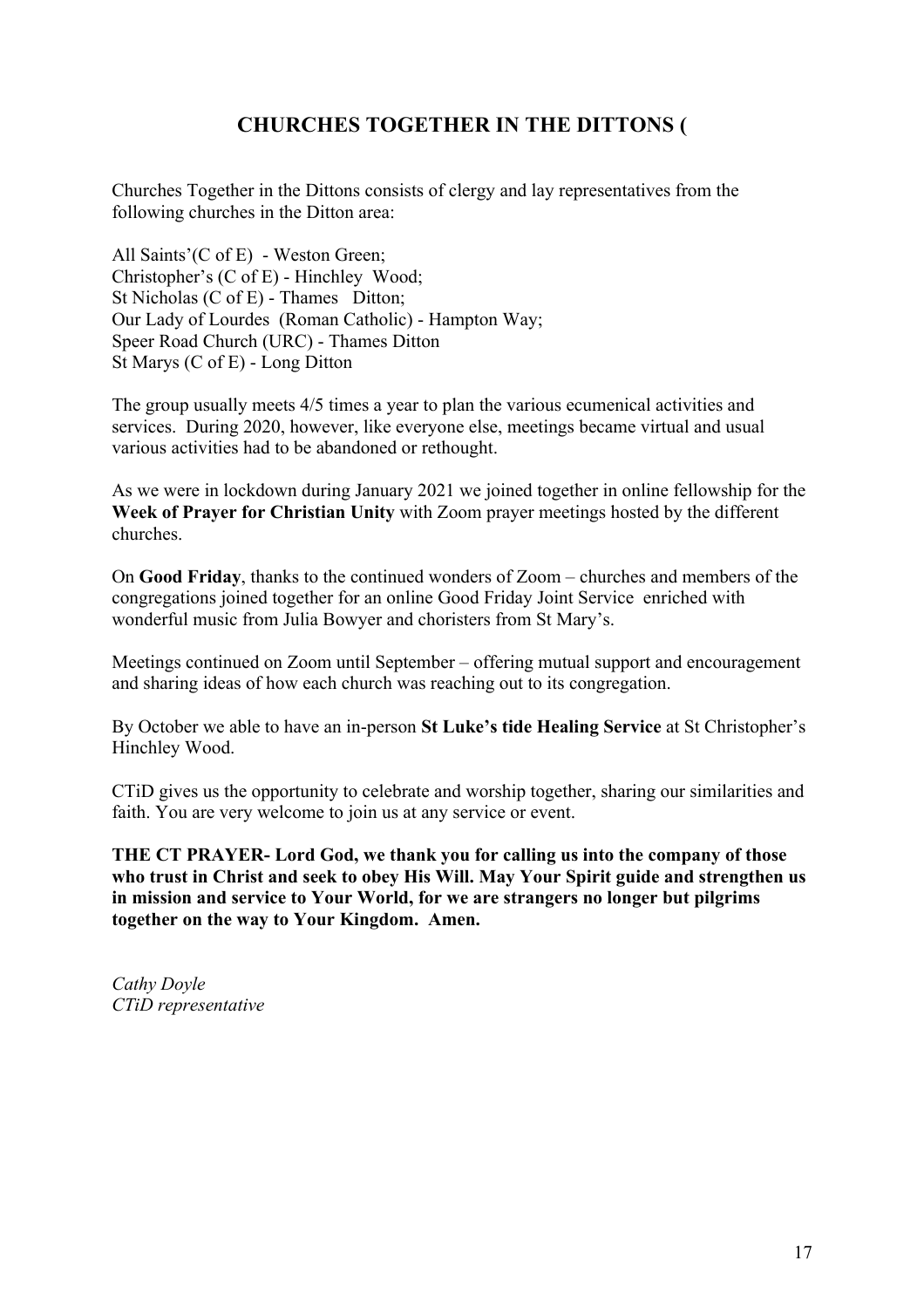## **ANNUAL REPORT ON SAFEGUARDING**

This has been a busy year for reviewing and updating the safeguarding processes within the church.

- DBS renewals now need to be done every three years, rather than every five
- The parish dashboard has been introduced to ensure easy monitoring of all relevant safeguarding procedures
- A policy for the recruitment of ex-offenders has been written and agreed by the PCC
- The safeguarding training matrix has been reviewed by the CofE and relevant people have undertaken (or have been requested to undertake) the relevant training modules. This is a significant step up from what has previously been required in various roles.
- Cat Smith has been appointed as Parish Safeguarding Officer and DBS validator
- The PCC has reviewed the list of church activities that involve children, young people or vulnerable adults, and has written and reviewed the relevant risk assessments
- The parish website has been updated to better signpost available support, how to report concerns and the Diocesan Safeguarding Review
- Role descriptions are being created for key roles, to increase the transparency over what a volunteer is required to do, and what support is available from the church.

Thank you to everyone involved in activities for adults and children for your hard work and for your commitment to the safeguarding, nurture and care of everyone in our community.

Anybody who would like to give information or make disclosures about church-related abuse is asked to contact Diocesan Safeguarding Advisor, Jackie Broadfoot jackie.broadfoot@cofeguildford.org.uk 07918 559387

If anyone has any questions about safeguarding, or is made aware of any specific concerns please contact me or the Rector.

*Cat Smith Parish Safeguarding Officer*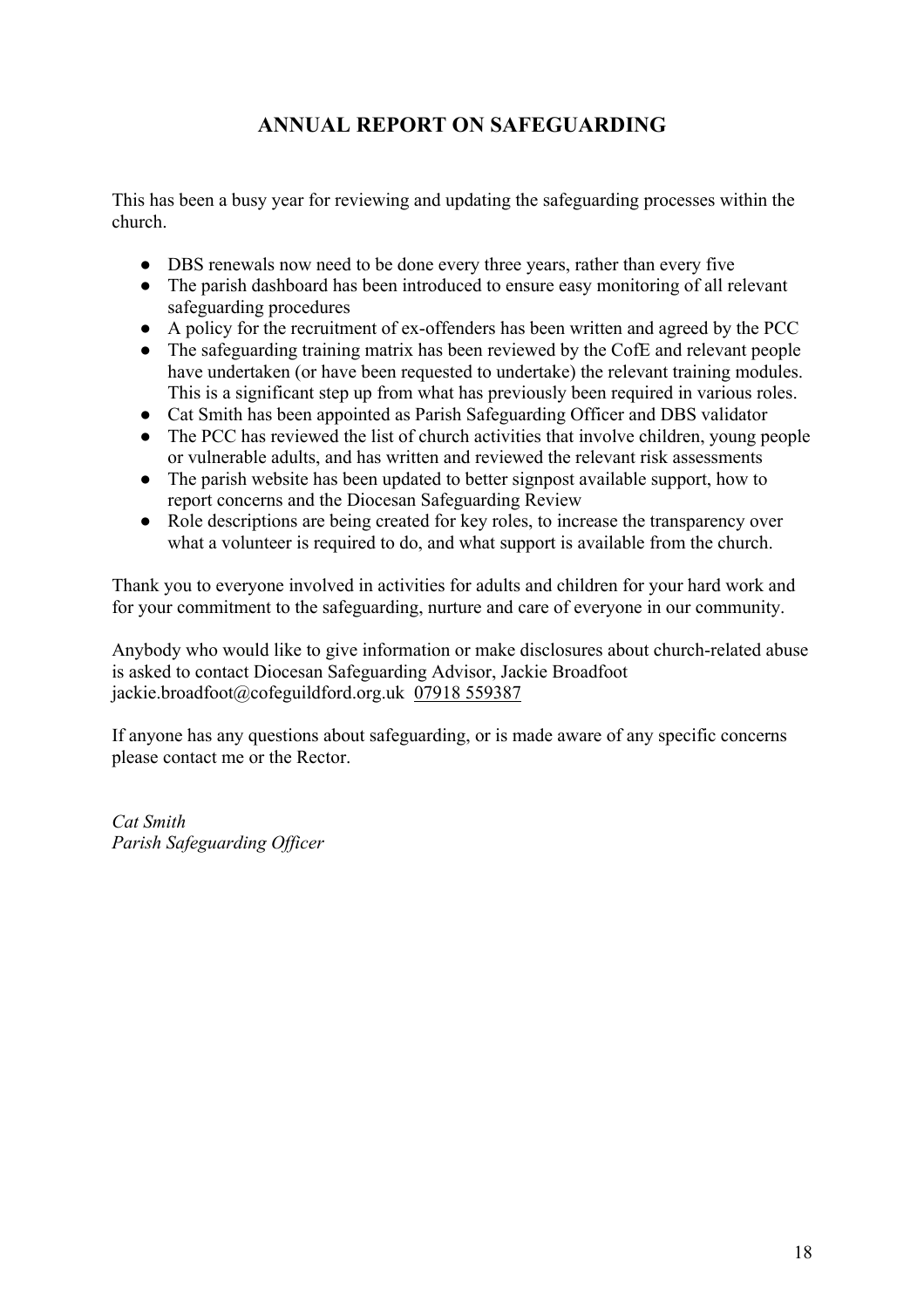## **MUSIC REPORT**

There were three key parts of 2021 for St Mary's Church choir:

#### 1) **New experiences and achievements**

- Zoom choir rehearsals for juniors and adults (including some much-needed social games/chatting time…)
- Recording and mixing music for streamed special services (Mothering Sunday and Good Friday).
- Various cantors sang at services when that became possible, which also gave us the opportunity to try new mass settings.

#### 2) **Boosting and nurturing junior choir**

- We welcomed three new young singers this year who have settled in brilliantly. This has also enabled others to support and help them during services.
- Started monthly 'juniors only' Sunday morning services which helped increase their confidence in singing and sense of responsibility
- In-person Friday practices for juniors were fun and also focussed on learning and performing all the music, especially in the run up to Christmas.
- These give the opportunity to learn vocal technique and musical terms/notation, develop sight singing and reading/language skills, then socialise and relax in the short break before the adults join in for the last half hour of the rehearsal.
- Awarded various choristers the 'next stage' RSCM ribbons/surplices after their hard work, dedication and musicality – congratulations to them all.

#### 3) **Music choices, carols and community**

- Overall the aim was to sing a variety of music that all can enjoy to enhance our worship and sense of community, while extending a warm welcome and enabling the comforting power of music for all singers.
- This was particularly evident at Advent/Christmas: the whole choir with extra special friends and family visitors worked very hard with Friday practices and extra Sunday rehearsals to sing for two amazing carol services despite a few unplanned absences.

The choir also sang at weddings and funerals as needed throughout the year.

#### **Admin/comms**

Actions to facilitate smooth running of the choir included:

- Set up detailed music plan in Excel that was shared with choir members on google shared drive
- Prepared evensong crib sheets and orders of service for carols
- Communicated via  $Music@stmaryslongdition.org.uk$  and WhatsApp groups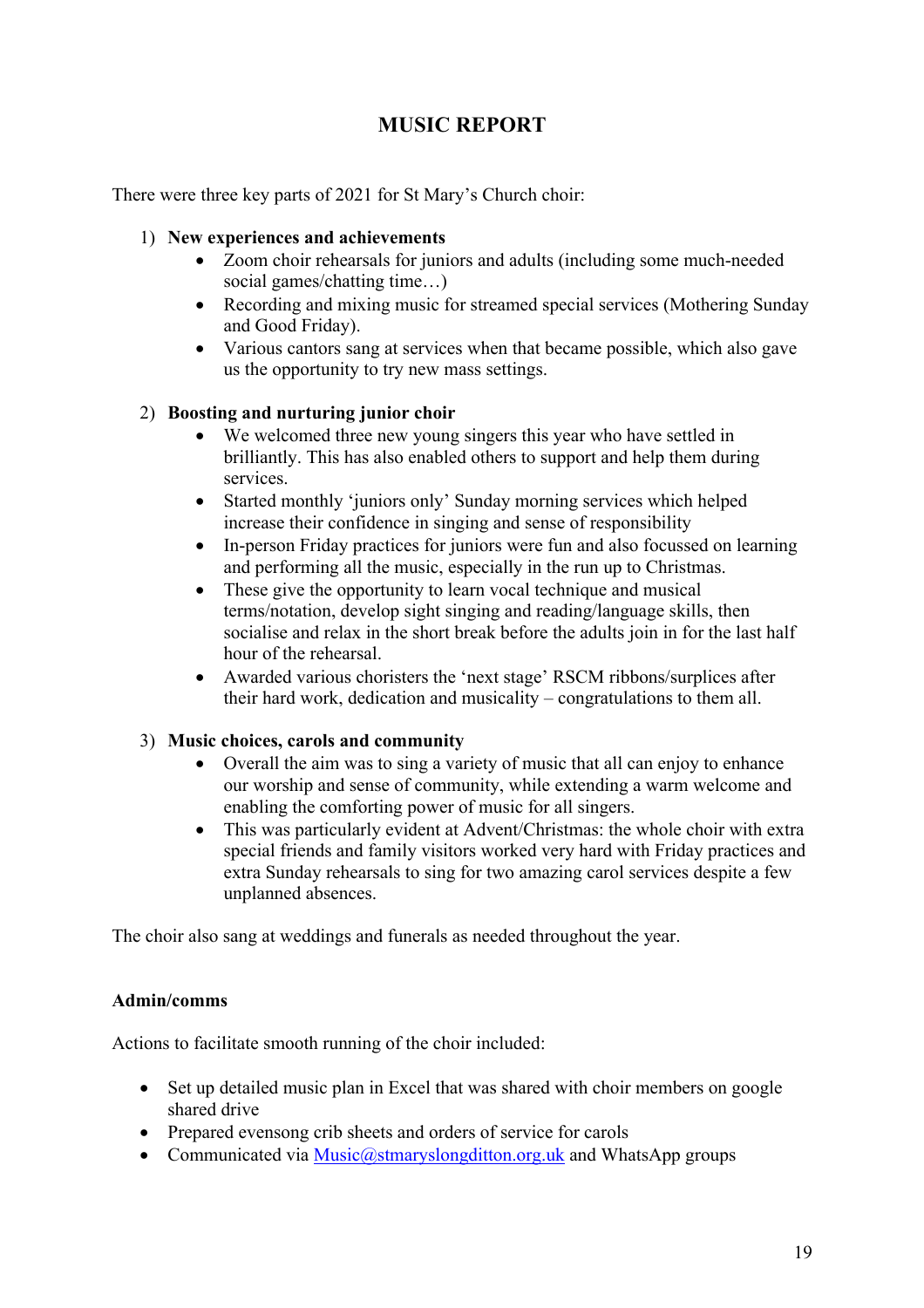#### **Social activities**

- Junior choir zoom practices/games in early 2021
- Crazy golf June 2021
- Carol singing in the Angel pub 10 December for Shooting Star Chase

#### **People**

Music at St Mary's has been a real team effort this year and particular thanks go to:

- Caroline Yalden, Michael Stevenson and all the organists who have played for services;
- Cat Smith who continued to work hard behind the scenes as choir music librarian, wardrobe coordinator, safeguarding officer, socials organiser and more;
- Ann Allen for helping at juniors rehearsals;
- Kate and Tim Hamilton for musical support and enthusiasm, plus Tim's carol compositions;
- Martin Bowyer for setting up zoom practices, mixing recordings and general support;
- Chris Collins and Don Anderson for tech streaming;
- Friends and family who joined us for the evensongs and Christmas 'special' services; and
- Kuhan who arranged organists, planned the hymns, supported and encouraged.

*Julia Bowyer Acting Music Director*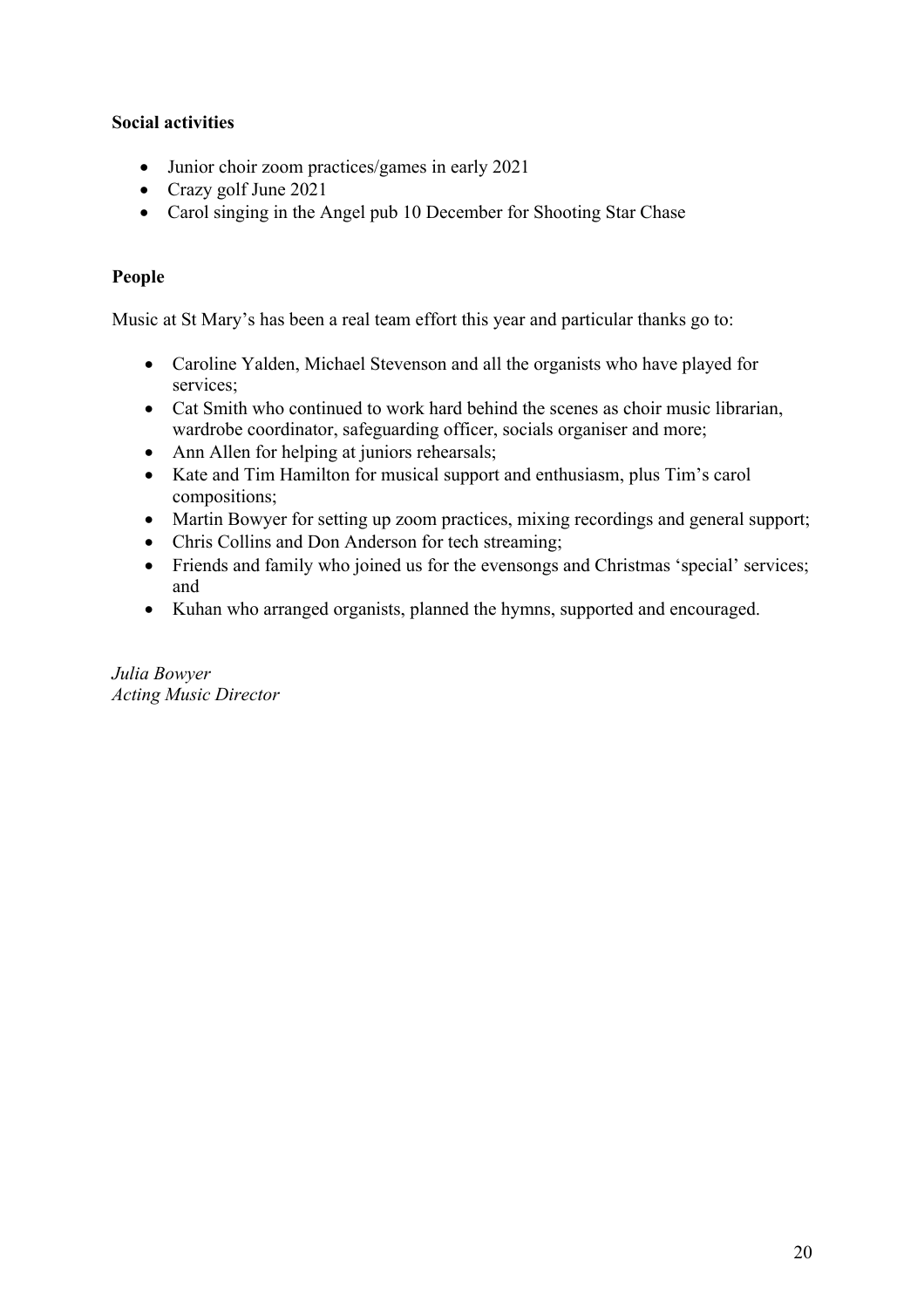## **CHILDREN'S ACTIVITIES**

We re-started Sunday Club on a provisional monthly basis in the summer of 2021. Numbers were small, but those who attended seemed to enjoy. A meeting of volunteers was held to discuss the way forward, and a big emphasis has been placed on making the sessions FUN. The sessions are pitched at those aged 4-7, with younger children allowed to attend if a parent accompanies them. It was felt, at this stage, that having a wider age range would make the planning extremely hard, and it would be better to provide something smaller, better, than overstretch ourselves.

We do have children's provision for those aged 7 and over via the Junior Choir, and then for those aged 10 and over at the Pizza Night sessions.

From the start of the Autumn Term, Sunday Club sessions have been run twice a month, with the aim of providing an activity pack for children in church on the remaining Sundays. We have subscribed to Roots, an online provider of ideas and material, which helps inspire some of the sessions at an age appropriate level. However, we are always looking to extend from this and create ideas that the children can identify with, in a different way from the formal teaching at school.

Pizza Night has had a slight pause, but is looking to re-start during Lent with sessions using the Youth Alpha material, which will also Confirmation preparation for those who wish to be confirmed. The numbers interested continue to be steady.

*Cat Smith Sunday Club Co-ordinator*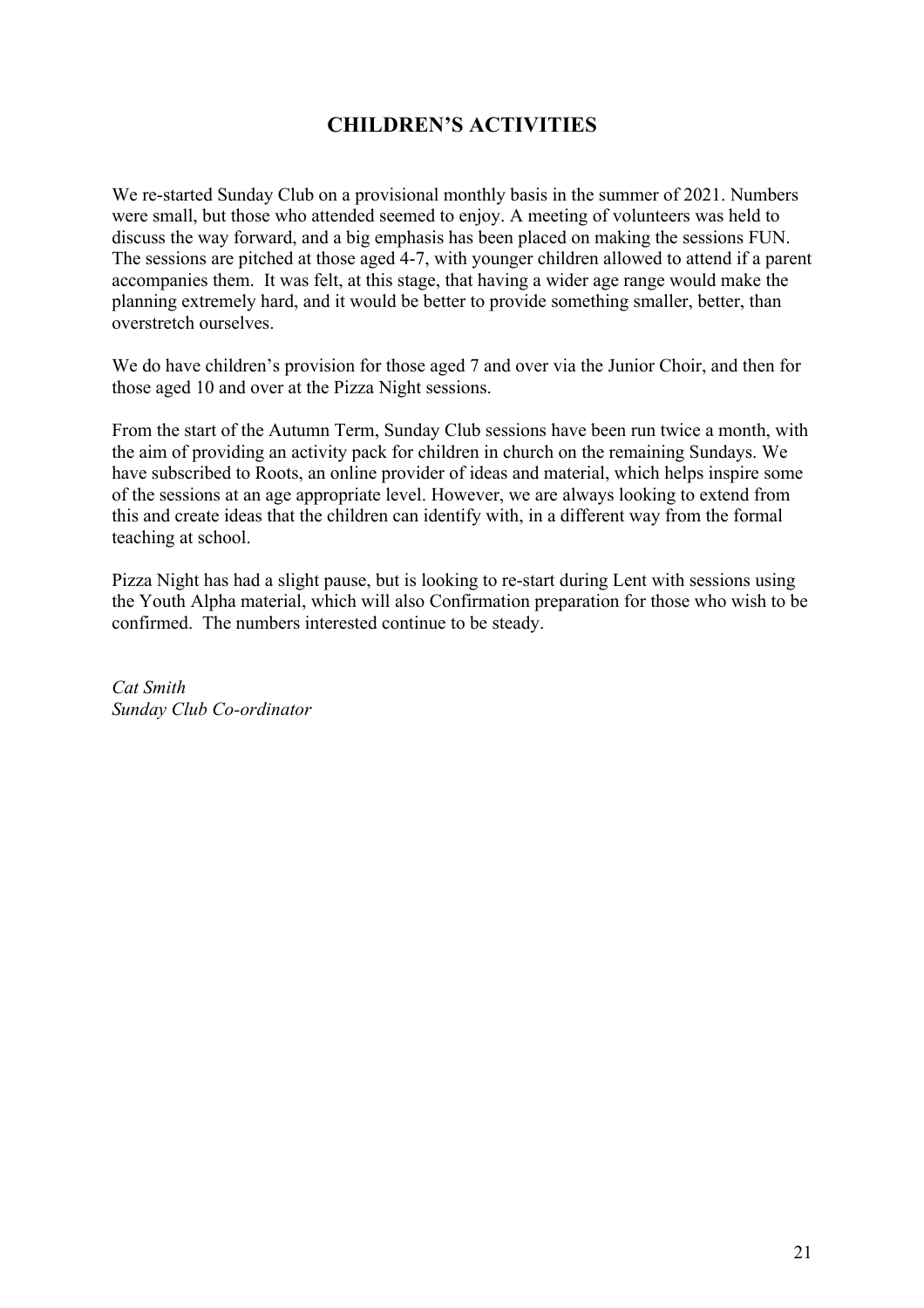## **COMMUNITY ENGAGEMENT**

St Mary's organises a range of activities to support and engage with the community of Long Ditton. During the lockdown periods many in person activities were suspended, or moved online, but from September 2021 onwards we have slowly been able to resume many activities.

We publish the **Lychgate magazine** every other month and deliver it to all the households in the Parish. The Lychgate includes articles about community and church activities and is funded by advertising from local businesses.

**Babes and Tots** sessions on a Friday morning during term-time provide a mixture of soft play, dressing up, puzzles, craft, and, of course, the outside area is a great attraction. After juice/water and biscuits for the little ones and tea, 'real' coffee and biscuits for the grown-ups – we clear away and enjoy 25 minutes of singing action songs, and enjoying musical instruments. We use the opportunities to spread the Christian message by singing a grace before refreshments, giving an Easter gift and Christmas book and inform and invite families to events and services throughout the year.

A monthly **Drop-in Café** started in October 2021 on a Friday afternoon from 2-4pm. Hot drinks and biscuits are served and people are invited to stay for as long as they want for a chat and natter with others. From the moment we began this, a healthy attendance followed.

**BookBox events** - we have built a programme of community events centred around sharedreading and writing, on the basis that offering common ground with our wider parish would build relationships and encourage them to get involved with us. This began with two events on how to get published and has proceeded with several talks from authors, both those known to us and from our parish.

Writing a book is such a common life-ambition, we have found this has created inroads into our wider community and led to more of these people coming to services. We advertise these events on our website, within our newsletters – and within wider local and regional media, which seem ready to share stories about what is going on.

**Long Ditton Lights Up!** is held on the first Thursday evening in December marking the start of the Christmas season and aims to involve the whole community. Around 500 people attend and enjoy a raffle, tombola, BBQ, hot drinks and carol singing and of course, a countdown to the tree lights being switched on. This year St Mary's handed overall responsibility for the running of the event to Friends committee of our village schools but were actively involved in the planning beforehand and also had a strong presence during the evening not least of all in running the Raffle. We used the opportunity to hand out attractive postcards with information on the Christmas services, and these were very well received.

*Diana Jemmett Pastoral Assistant*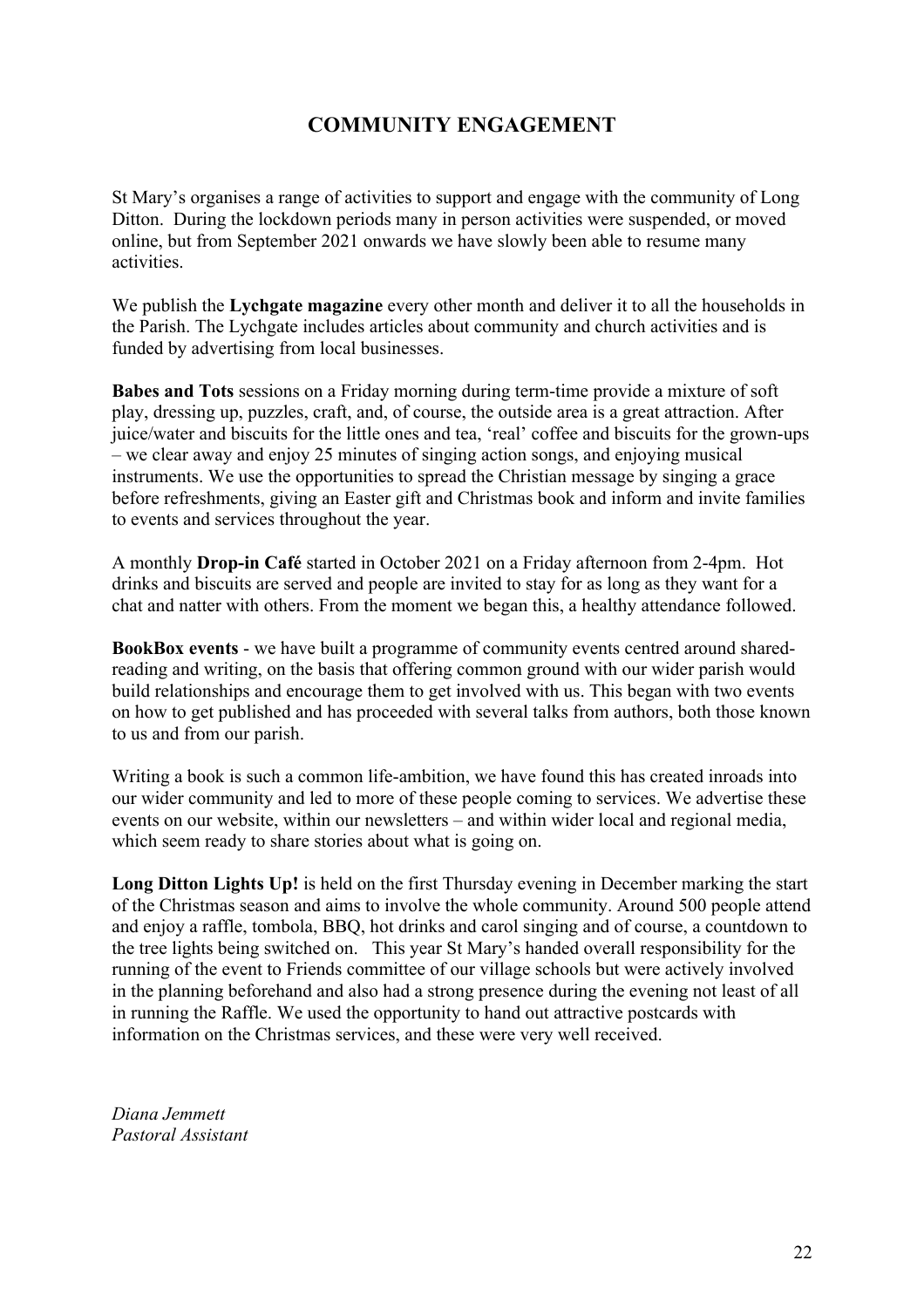## **ECO CHURCH REPORT**

Our Climate Sunday service on Sunday 26<sup>th</sup> September 2021 included a presentation our Eco Church Silver badge by Andy Atkins, head of A Rocha UK. Our wooden Eco Church Silver badge sits proudly in the History Corner at the back of church to the right of the front entrance. We are now on the journey to the Eco Church Gold badge.

We plan to have another Climate focussed 'What's next after COP26?' Trees/Sustainable Homes' Sermon in 2022. We continue to mark Creationtide in September/October each year. Our hymns throughout the year celebrate God's creation and our intercessions regularly includes prayers for environmental issues.

Our churchyard is a haven for birds and animals with bird and hedgehog boxes and a bug hotel. Every Spring uncovers a full and glorious blanket of daffodils, crocuses, bluebells and other planting which helps maintain biodiversity. Our Babes and Tots leaders and Church Stewards maintain a biodiverse productive area next to the church and Bridal lawn, and we look forward to roses, sunflowers and a wide range of insect and bee friendly planting.

Our churchyard continues to be well used with benches around the church often occupied with those seeking rest and contemplation. Our local 1st Long Ditton Guide group are maintaining an old section that used to be a Bible garden, including letting weeds grow through the daffodils and carrots planted! A mapping project of the trees by the Guides in the churchyard has been aided by Peter Topp locating a St Mary's Church Tree Map.

During 2021 an Eco Church deanery group was formed and in connection with the diocese, is formulating an environmental policy. As our Eco Champion I am working with the Eco Church deanery group and we hope to publish this policy and share this in 2022 to aid further discussion, engagement and action.

*Fay Tiplady Eco Champion*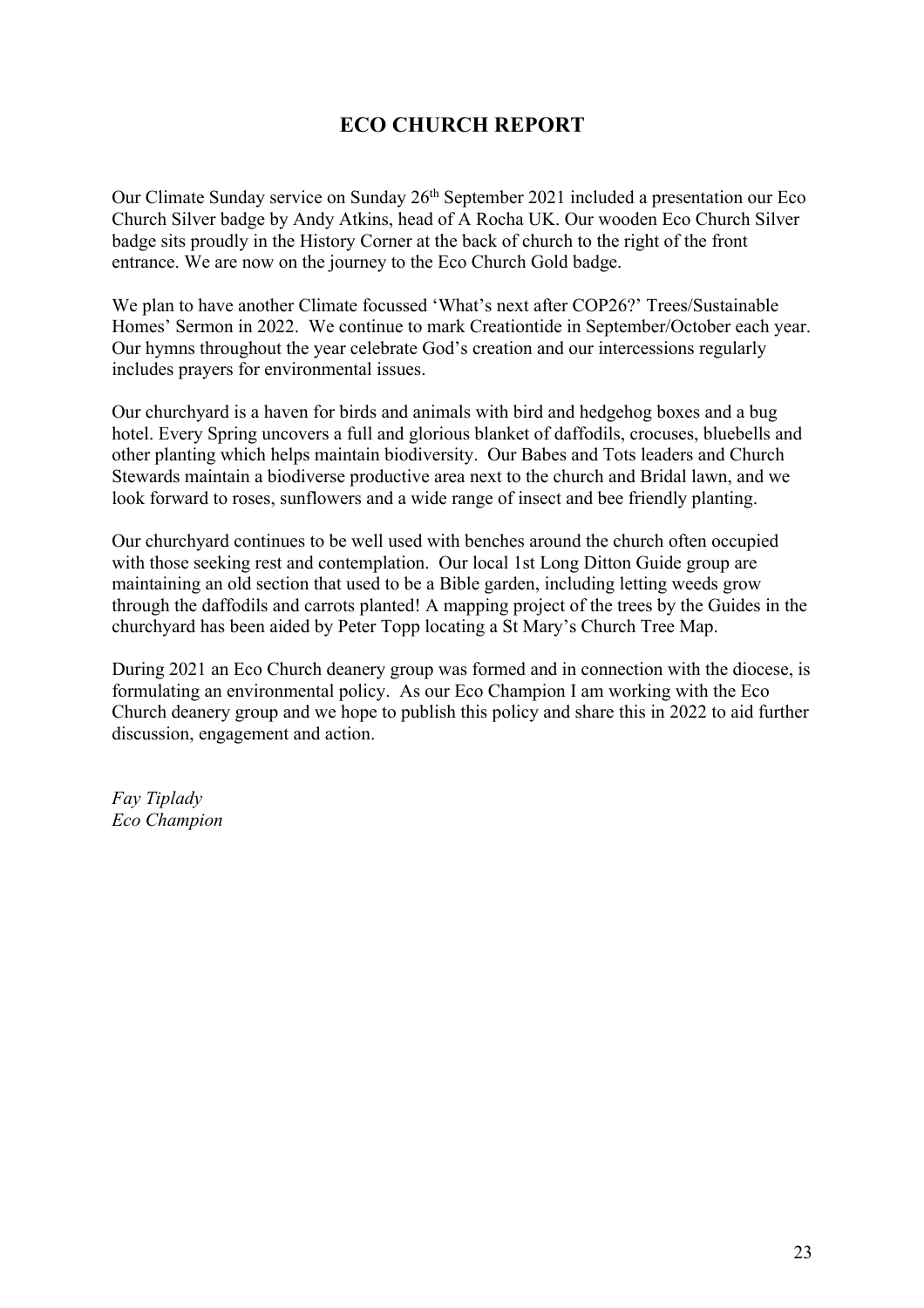## **LONG DITTON ST MARY'S JUNIOR SCHOOL**

At Long Ditton St Mary's Church of England Junior School, we have continued to enjoy excellent relationships with St Mary's Church. The Rector visits the school weekly to lead collective worship, often linked to the liturgical calendar and significant world events.

In September, we had the 'Blessing of the Backpacks' with Canon Colin Powell which was a wonderful way to start the school year. In addition, once a term we hold the Wednesday Holy Communion service in school to which St Mary's parishioners are always welcome to attend.

Our school faith ambassadors are also helping lead the Parish Communion service once a term which again builds stronger relationships between the two St Mary's.

As COVID restrictions have lifted this academic year, we have once again been able to visit St Mary's to celebrate special events including our Harvest and Easter services. The children thoroughly enjoy coming to the church and parents have commented on how wonderful their singing sounds inside the church. Some year groups have also had the opportunity to visit the church as part of their RE curriculum, helping them to understand more about the Christian faith.

In February of this year, Long Ditton St Mary's was inspected by the Church of England. The inspection report commented on the school's clear Christian vision and effective partnership with St Mary's Church, which is enriching the worshipping lives and spiritual development of the whole community.

*Sarah Martin Headteacher*